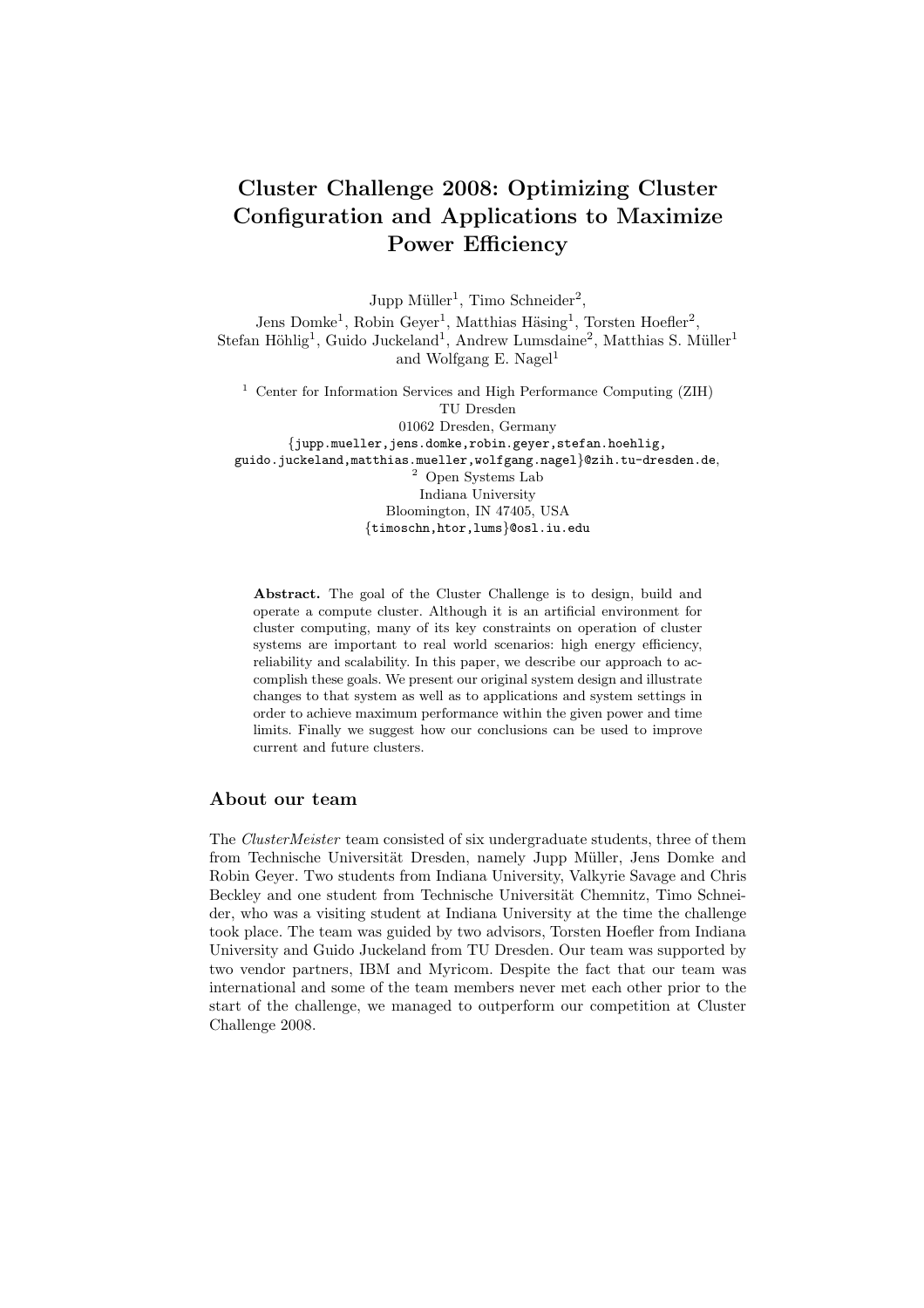## 1 Introduction

Getting the best performance is still the first priority in high performance computing. However, the increasing power consumption is often a limiting technical or financial factor nowadays. It gains more importance with growing power costs. The increasing costs of electrical energy cause growing concern and recently, the Green 500 list [1] was started to monitor the power efficiency of the largest supercomputers. However, extensive studies about techniques to minimize the power consumption and maximize the output of high performance systems are yet to be done. Figure 1 shows the average price for electrical energy according to the October 2008 Monthly Energy Review [2] of the US Energy Information Administration. The trend of increasing energy prices is expected to continue. A new competition, the Cluster Challenge, was started in 2007 in conjunction



Fig. 1. Development of Electrical Energy Prices in the US

with the Supercomputing Conference to promote the research of those problems and to motivate students to join the high performance computing society.

The goal of the challenge is to form a team of six undergraduate students in order to design, build and operate a cluster built from commercially available components to run different scientific applications as well as the High Performance Computing Challenge (HPCC) Benchmark [3]. The challenge addresses energy efficient cluster computing by limiting the total power consumption of each team's cluster. Since power consumption and time are the only limiting factors, the teams have to optimize their systems purely for maximizing the performance within the given power budget. Thus, the main problem is to optimize the power efficiency of the overall system.

This paper has two main sections: the description of the computing platform used and the changes we applied to optimize its power efficiency as well as the the desciption of the applications used and their performance optimizations. While

2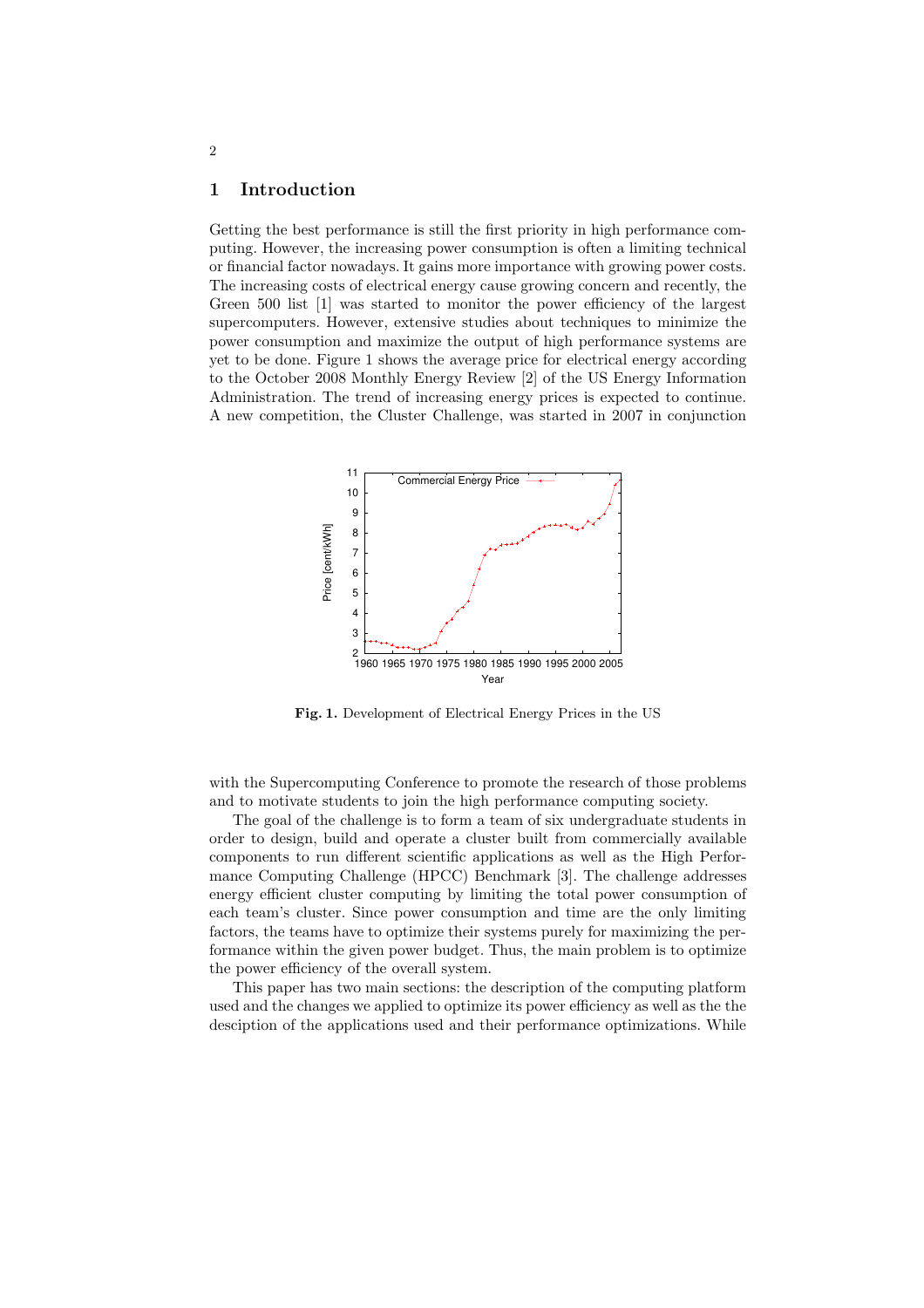some subsections in section 2 describe how known techniques have been applied to our cluster (e.g. hard disk suspends), others present the students' research on methods for additional power savings (e.g. power distribution).

# 2 Computing Platform

Each team of the Cluster Challenge worked with vendor partners who sponsored the hardware. Our sponsor IBM provided us with an System x iDataPlex dx360 cluster system consisting of 14 nodes while our second sponsor—Myricom sponsored the latest Myrinet MX interconnects. Since we also had the chance of being supplied with InfiniBand ConnectX cards, we had to choose which interconnection network technology we wanted to use, as described in section 2.3. All nodes had the identical hardware configuration shown in Table 1.

The initial application optimization work was done on clusters at Zentrum für Informationsdienste und Hochleistungsrechne (ZIH) in Dresden. Since these clusters are running SuSE Linux Enterprise Server 10 SP2, the same Linux distribution was chosen for the competition cluster to keep the results reproducible and leverage the experience gained on the ZIH systems.

Table 1. IBM System x iDataPlex dx360 initial hardware configuration

| Description             | Count Item |                                |
|-------------------------|------------|--------------------------------|
| Processor               |            | Intel Xeon L5420               |
| Memory                  |            | 4 GiB Green DIMMs              |
| Network Card (Option 1) | 1.         | Mellanox ConnectX IB (MT26418) |
| Network Card (Option 2) |            | Myrinet MX (10G-PCIE-8B-QP)    |
| Hard Disk               |            | SATA Western Digital 250 GB    |

#### 2.1 Power Distribution

Motivation The Cluster Challenge rules specify the use of two wall plugs, each current metered and not allowed to exceed the maximum of 13 A. The obvious procedure is splitting up all the hardware into two parts  $M_1$  and  $M_2$  that draw close to 13 A each while not exceeding that limit. We will label the two currents coming out of both plugs  $i_1(t)$  and  $i_2(t)$  respectively with  $i_1 = \hat{I}_1 \cos(\omega t + \varphi_1)$ and a similar definition for  $i_2$ . We further define  $I_1$  being the root mean square (rms) current for  $i_1$  and the same definition for  $I_2$ . When we considered taking this easy approach, neither the split-up itself nor the management of the two power partitions proved to be trivial.

We found out that it was not possible to find a configuration where the 14 nodes and the Myrinet switch drew equal currents from each wall plug, mainly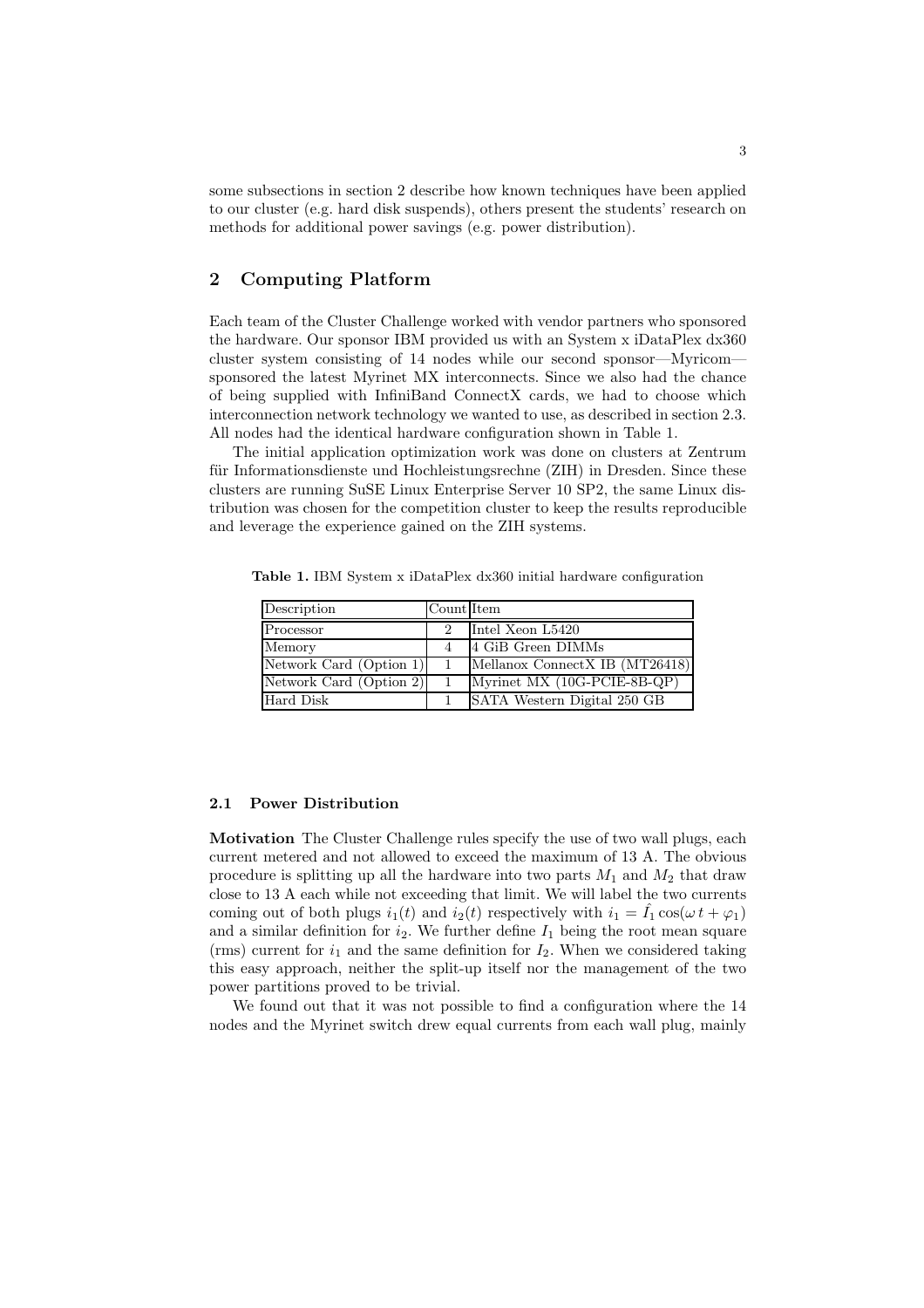because every two nodes shared one power supply which made it impossible to use 7 nodes on each wall plug.

Another important aspect was the ability to appropriately distribute computing jobs among those two power partitions. To illustrate the difficulties, imagine  $M_1$  with 6 nodes and  $M_2$  with 8 nodes. Job A runs on 3 nodes of  $M_1$ , job B on 4 nodes of  $M_2$  and a cross-partition job C on 3 nodes of  $M_1$  and 1 node of  $M_2$ . The currents result in  $I_1 = 11.1$  A as well as  $I_2 = 12.6$  A. We think that this type of scenario is realistic because different applications showed different power profiles. When we want to start a job  $D$  now, we have the problem of no nodes being available because  $M_1$  and  $M_2$  are both too close to the power limit to start the job. Although on the combined system there are both free nodes and a margin of power available, we can not start a new job because the power balance between both partitions is not equalized for this particular job configuration.

Solution Our solution is based on the assumption that we are supplied with two wall plugs with in-phase AC currents. We are then able to deploy a self-made cable that enables us to use the circuit shown in Figure 2 to power our cluster. We checked the phases using an ordinary two channel oscilloscope before the challenge.



Fig. 2. Power Equalization

It is obvious that—provided the two voltages are in-phase—the configuration of  $M_1$  and  $M_2$  is not important, so the whole cluster and components like the Myrinet switch can be represented by  $R_c$  and it thus follows from these conditions that  $I_1 = I_2 = I_s/2$ , so both ammeters measure the same current.

During the challenge, we experienced a slight difference between both currents. Lacking another ammeter we could not verify the reason for this, but we strongly believe that measurement inaccuracies in one (or both) units have been causing that effect since we observed a nearly perfect correlation between the two currents.

#### 2.2 CPU Frequency Scaling

Introduction Since energy efficiency is becoming an increasingly important feature for mobile devices and server systems [4–6], most of the currently available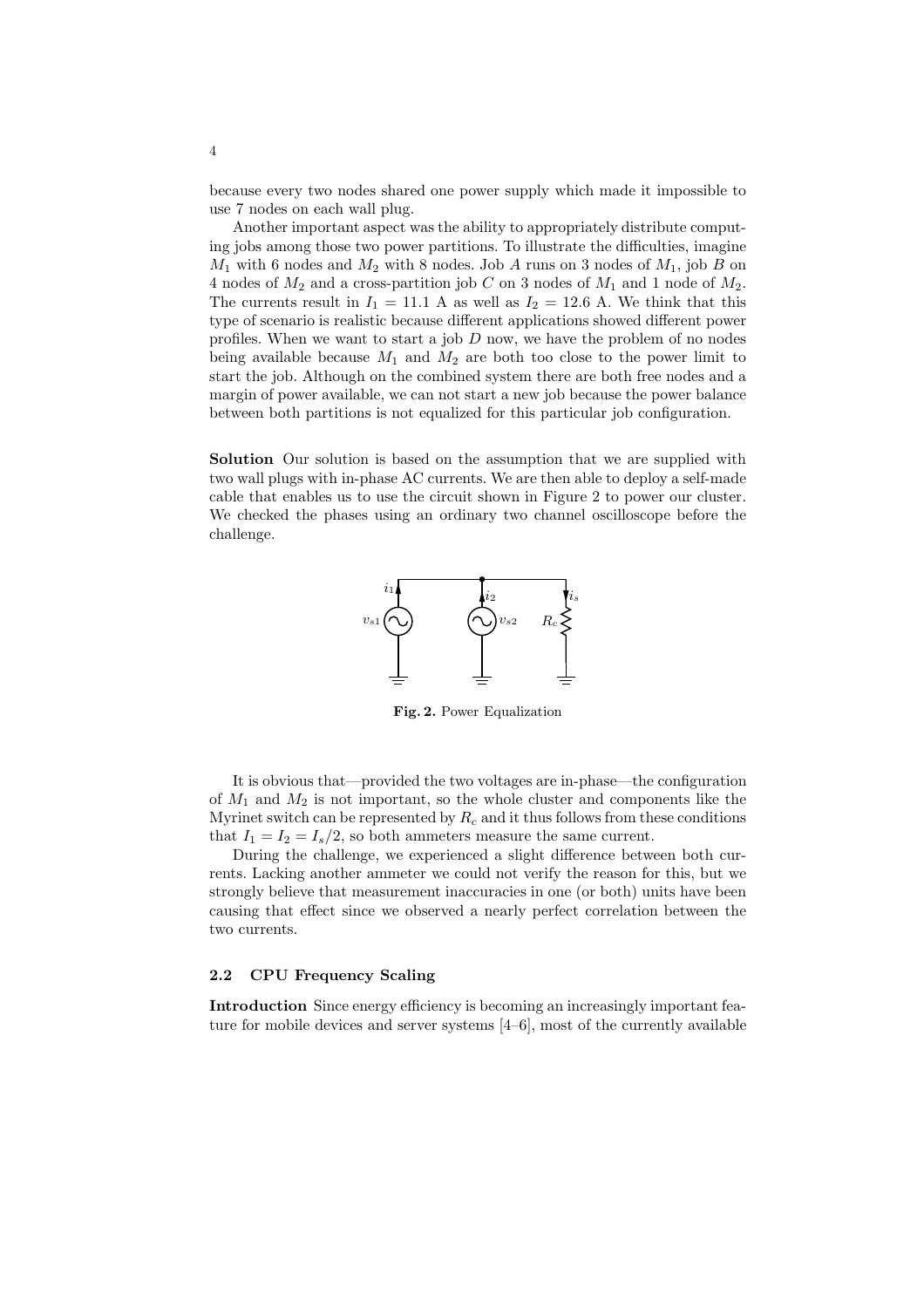processors include features for power management, such as frequency scaling [7] or dynamic frequency and voltage scaling [8]. All these features provide different modes of operating the processor. With these different modes of operation it is possible to trade performance for energy efficiency, by employing one of the techniques mentioned above.

Although one has to choose the performance mode carefully [9], previous research has shown that power dissipation is proportional to clock speed on most modern general purpose CPUs and mostly determined by the underlying chip technology rather than the microarchitecture [10].

However, it is clear that not all applications are affected by CPU frequency scaling in the same way; for example, memory bandwidth limited applications can not benefit from a clock frequency much higher than the memory bus bandwidth. A performance study carried out by IBM showed that STREAM Triad [11] benchmark results do not vary significantly above 1.8 GHz on an Opteron equipped IBM eServer 325 while LINPACK [12] performance scales almost linearly with the CPU frequency on the same machine [13]. We can confirm this behavior with our own measurements shown in Table 2. Those measurements had been performed on a IBM System x iDataPlex dx340 system which is the predecessor of the dx360 system using the same CPU and energy efficient design. For the measurements in this table we used the following HPL parameters:  $N = 40000, NB = 200, P = 4, Q = 8$  and used all 32 cores of 4 nodes.

Frequency scaling in a power-limited environment All applications used in this years cluster challenge (see Section 2.3 for power dissipation profiles for RAxML and WPP) show different behavior in terms of power consumption. It was clear that, given the 26 A current limit imposed by the competition rules, we could use more nodes for the WPP, OpenFOAM, GAMESS and POY runs. Nodes running HPCC and RAxML used more power, so we had to run these applications on a smaller number of nodes. Since the competition rules also stated that every piece of equipment that is used for calculations at one point in time at the competition (except spare parts) had to be powered all the time, the number of nodes used for example for HPCC can be modelled by the equation

$$
(n-x)p_i + xp_l \le 26 \text{ A}
$$
 (1)

where  $n$  is the total number of nodes used for the competition,  $x$  is the number of nodes running HPCC,  $p_i$  specifies the current drawn by a single node when idle, and  $p_l$  when running HPCC (both measured in amperes).

Since we measured that we could leverage  $n = 14$  nodes with some of the applications, we would end up with  $x = 6$  nodes for HPCC—but that would imply the waste of approximately 9.5 A of current during the HPCC run because of 8 nodes being idle during that time, if we ran at the default CPU frequency of 2.5 GHz.

The Linux kernel used already issues HLT instructions [14] when the system load is low, thus, the idle power is hard to reduce further without hardware modifications (i.e., reducing the amount of memory), which in turn might deteriorate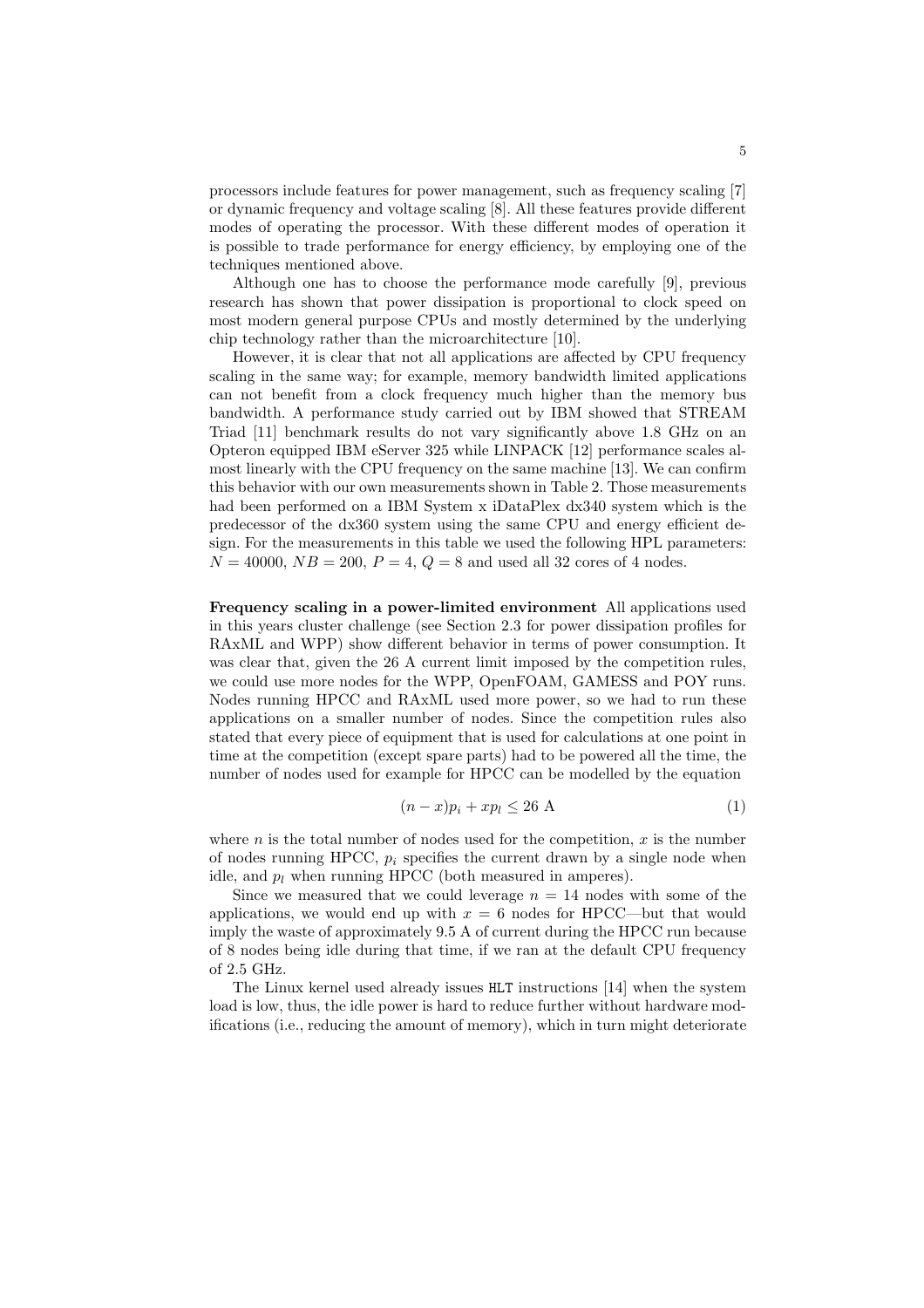the performance of other applications, or more invasive kernel modifications such as decreasing the timer interrupt frequency. However, based on the linear scaling of LINPACK performance with the CPU clock frequency, it seemed promising to reduce the clock frequency of the nodes running HPCC, so that we could run this particular benchmark on more nodes with less power dissipation per node. Applying this technique reduces the amount of power wasted by idle nodes and yields a slightly higher performance as shown in Figure 3. The graph in this figure is based on Equation 1 and the measurement results from Table 2.



Fig. 3. Modelled influence of frequency scaling on LINPACK performance for different cluster sizes n with a fixed current limit of 26 A

| $[CPU$ Frequency $[2.0 \text{ GHz}]80\%$ $[2.5 \text{ GHz}]100\%$ |      |               |         |
|-------------------------------------------------------------------|------|---------------|---------|
| Current Idle $p_i$   1.0 A                                        |      | $100\%$ 1.0 A | 100%    |
| Current Load $p_l    2.25 A$                                      |      | $82\%$ 2.75 A | $100\%$ |
| Gflop/s                                                           | 49.5 | 83\% 59.67    | 100%    |

Table 2. Effects of frequency scaling on HPL on a single dx340 node

Results While this approach worked very well on our IBM System x iDataPlex dx340 based test systems, it turned out that, because of problems in the ACPI subsystem with the default BIOS, CPU frequency scaling was not supported on the system used at the challenge, which consisted of IBM System x iDataPlex dx360 nodes. After reporting this problem to our vendor partner IBM we were issued a pre-release BIOS which supported ACPI well enough so that we could query and "adjust" the clock frequency with the acpi-cpufreq driver and the cpufrequtils software package. Unfortunately, the adjustments had no measurable effect on the power consumption of our system. A micro-benchmark—based on continuous sampling of the processors internal time stamp counter—revealed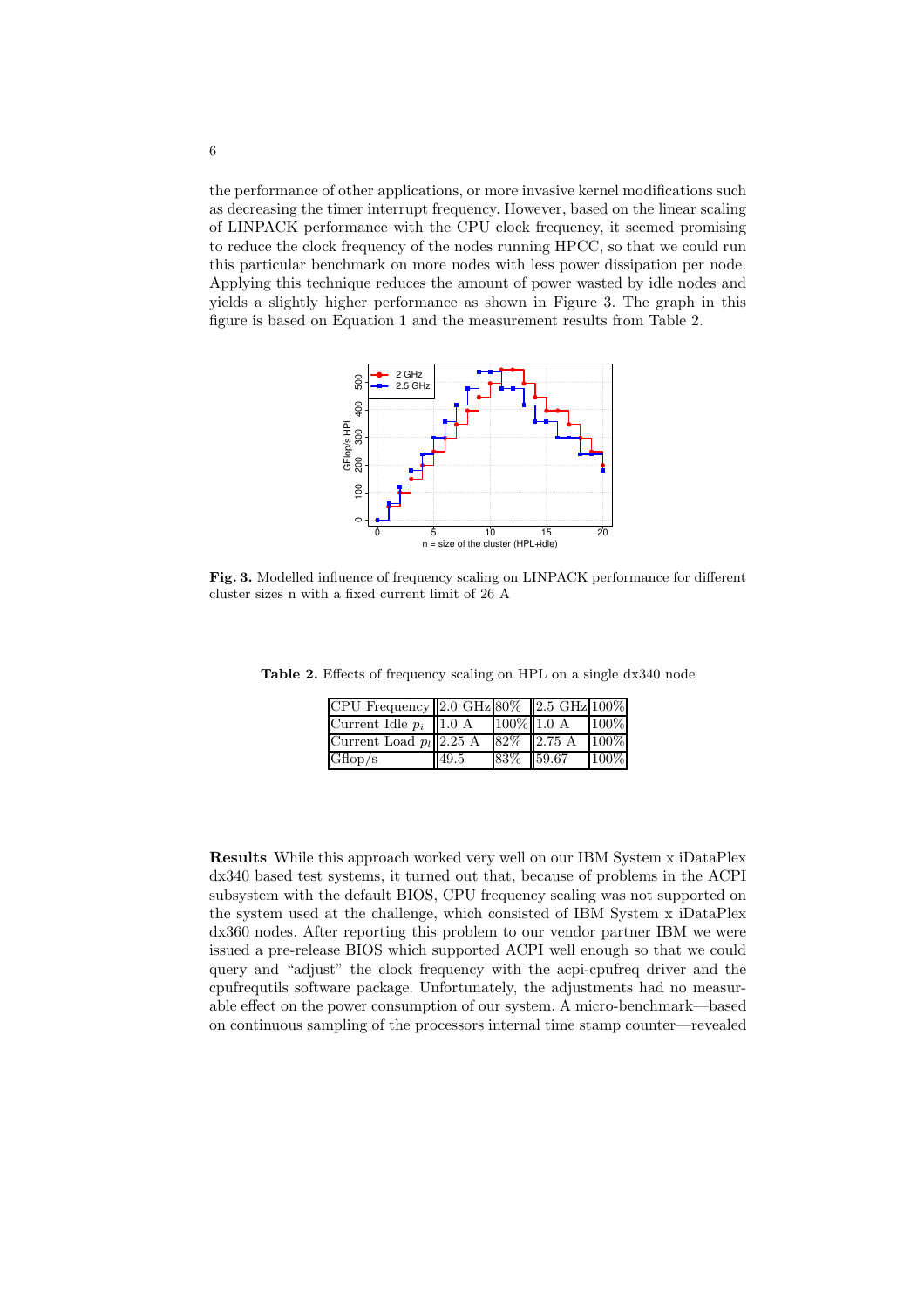that the CPU frequency did not change at all, even though the appropriate entry in /proc/cpuinfo showed different values than before. Even with on-site support from an IBM technician, this problem could not be solved until the start of the challenge. However, this issue only exists on our particular platform and is clearly firmware related, and so the analysis described above is still useful in similar scenarios.

#### 2.3 Node Interconnection Network

Our vendor partner IBM provided us with 14 Mellanox ConnectX InfiniBand cards (MT26418) and a Cisco TopSpin SFS7000D switch. Myricom kindly offered to also sponsor us with their own latest high performance interconnect technology, fiber based 10G-PCIE-8B-QP Myricom cards and a switch from Myricom with a single line card (10G-SW32LC-16QP). Therefore, we could decide which interconnect we wanted to use. It was quickly discovered that Myrinet was much easier to setup on the cluster. All it took after plugging in the cards was a simple ./configure && make && make install to build the driver and mx local install on all nodes to get a usable system. The driver installation was more complicated with InfiniBand, although the OFED software stack was officially supported by the SuSE Linux SLES 10.2 distribution we used.

Furthermore, an evaluation of the performance and power consumption of both networks should be the basis for the final decision on the interconnect. The results of this analysis are described in the following paragraphs. We compare the two most widely used high performance interconnection networks for cluster computing, Myrinet and InfiniBand, and analyze them with regards to their micro-benchmark performance, real application performance and power consumption.

InfiniBand [15] is the most-used commodity high performance network in cluster computing. It offers bandwidths of up to 32 Gb/s. The latency can be lower than  $1 \mu s$  if it is measured in a tight communication loop. The InfiniBand Architecture (IBA) has been analyzed in many research works [16, 17] and is well understood. There also exist two major open source Message Passing Interface (MPI) [18] implementations for InfiniBand, MVAPICH and Open MPI.

Myrinet [19] is the 4th generation Myricom hardware. It offers a bandwidth of 10 Gb/s for either Myrinet Express (MX) or Ethernet protocols. Latencies down to 2.3  $\mu$ s are possible and its physical layer is 10 Gigabit Ethernet. The MX communication layer is highly optimized for MPI point-to-point messaging and offers dynamic routing [20]. Myrinet is able to perform tag matching in the NIC firmware which further offloads communication functionality from the main CPU.

Different research groups compared the performance of communication networks. Liu et al. [21] compares the characteristics of several high performance interconnection networks with micro-benchmarks. Another study by the same author [22] also presents some application comparisons. Other studies, like [23– 25] limit themselves to micro-benchmarks and the NAS parallel benchmarks. However, for the decision which network technology to use for Cluster Challenge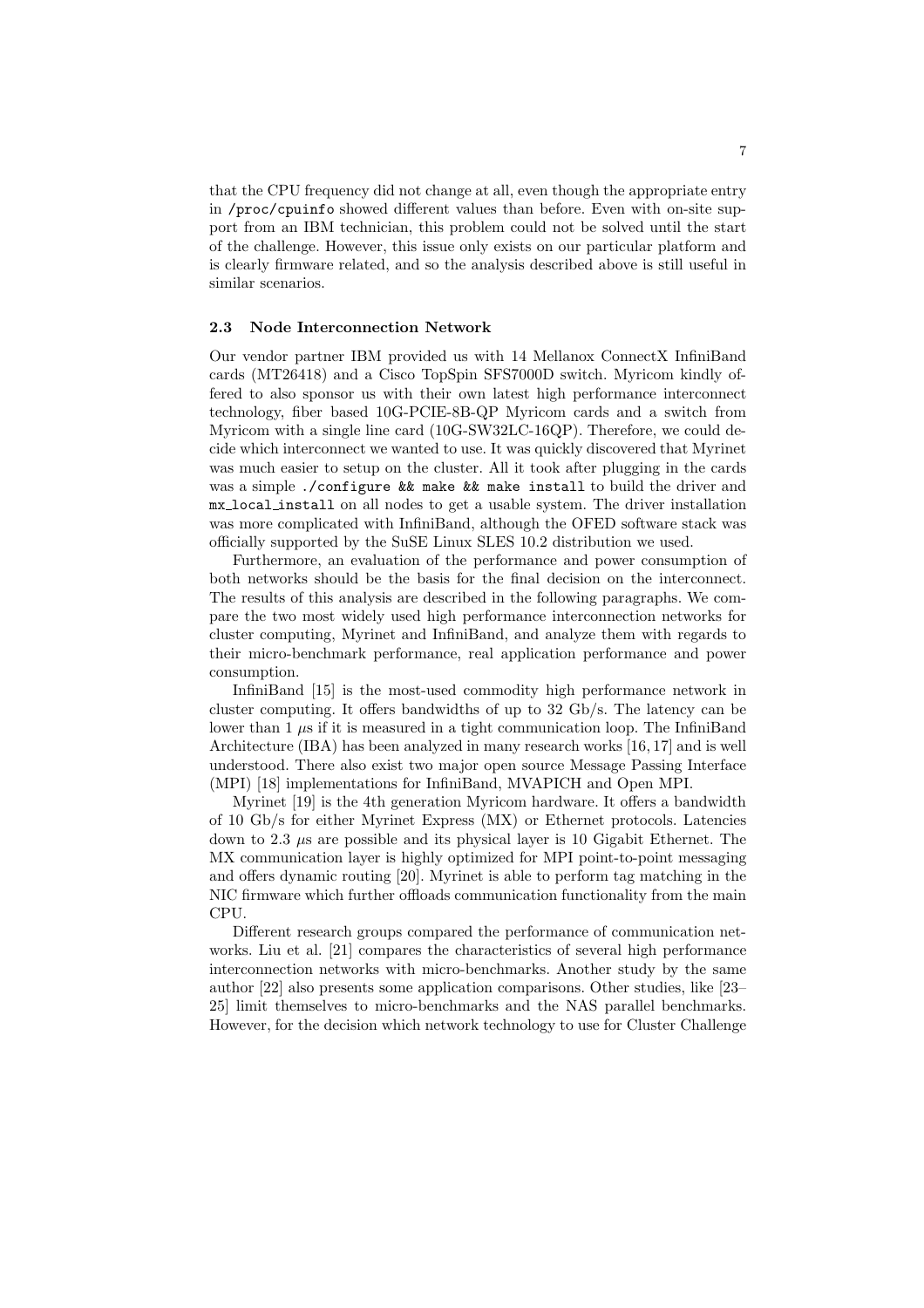it was crucial to not only compare micro-benchmark results but also real-world application performance and power consumption.

Micro-benchmark Results The well-known benchmark NetPIPE [26] was used to measure basic parameters such as latency and throughput. Figure 4 shows the latency for small messages. The minimum (zero-byte) latency for InfiniBand with MPI was 1.38  $\mu$ s and 2.53  $\mu$ s for Myrinet. Figure 5 shows the throughput that NetPIPE reported for the different networks. The highest throughput with 8 MiB messages was achieved with InfiniBand at about 13.9 Gb/s which is 86.9% of the peak performance. Myrinet reached up to 9.1 Gb/s which is 91% of the peak bandwidth.



Fig. 4. Latency for small messages Fig. 5. Throughput for large messages

Application communication In this section, the different networks will be compare with respect to application performance, using the same input problem and an identical system configuration (except the communication network) for each application run. The total run time and the different MPI overheads are recorded. We ran each application three times and report minimal values in order to eliminate operating system noise effects. The PMPI [18] interface was leveraged to intercept and profile all MPI calls and report the average overheads over all processes.

The MPI parallelization of RAxML (see Section 3.5) is coarse grained: each rank computes different trees and sends the results to rank 0. We calculated 112 phylogenetic trees on all 112 cores of our cluster with both networks. We used the same random seed for all runs and a database with 50 pre-aligned genome sequences consisting of 5000 base pairs: this database is shipped with the RAxML source. This computation took 746.97 s with InfiniBand and had an MPI overhead of 34.90 s (4.67%). On Fiber Myrinet 738.35 s were needed with an MPI overhead of 31.60 s (4.28%). Most of the MPI overhead is contributed by MPI Probe. The MPI overhead for both networks is shown in Figure 6.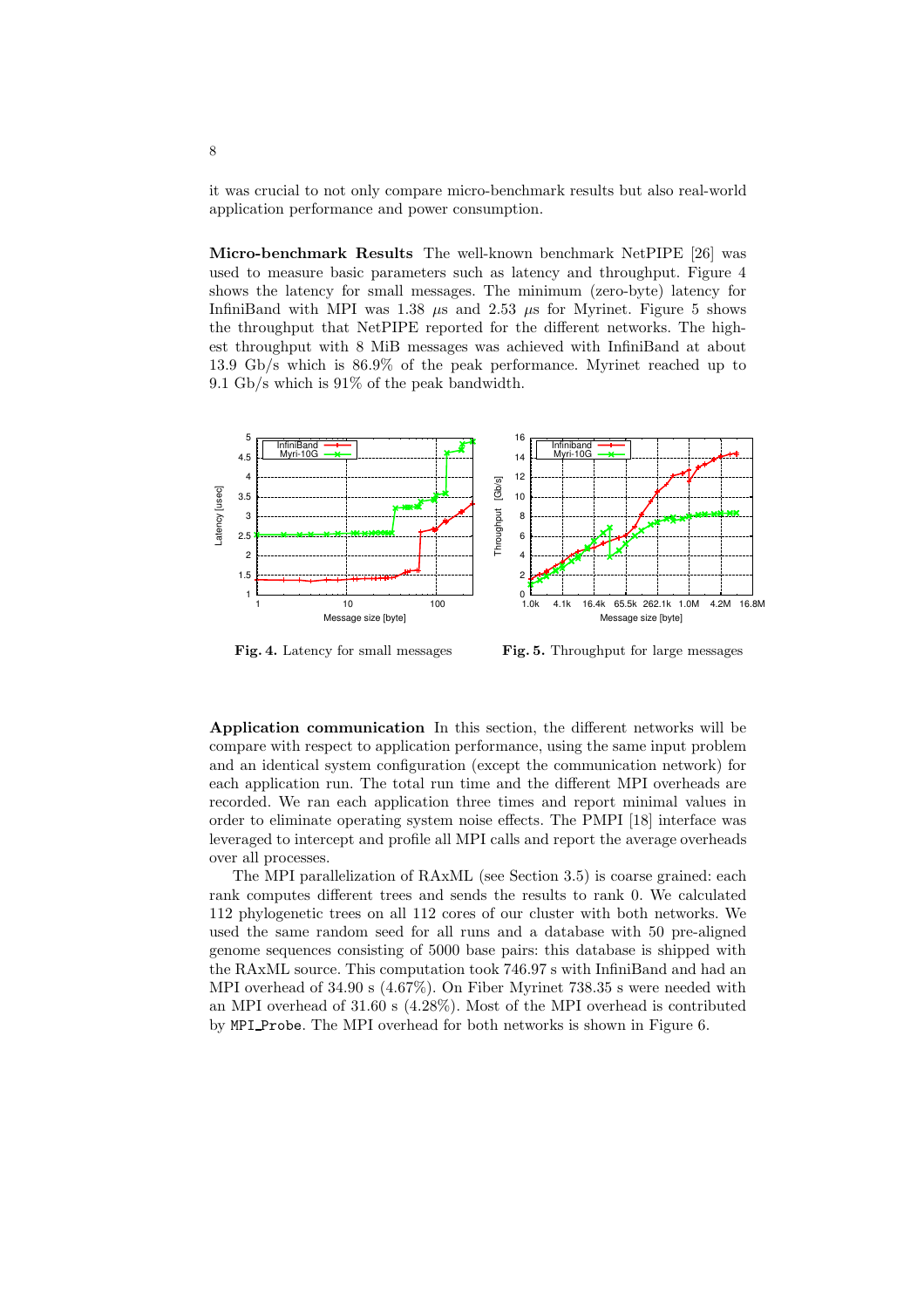

Fig. 6. MPI communication overhead of RAxML



Fig. 7. MPI communication overhead of WPP

Our WPP (see Section 3.6) benchmark simulated a grid of size  $30000 \times$  $30000 \times 17000$  with a spacing of 20 and a single wave source in it on all 112 cores. The layout of the grid was the same as in the LOH1 example distributed with WPP. All output was written after the last time step was computed. The MPI overhead of WPP is dominated by MPI Sendrecv. On InfiniBand, the calculation took 701.60 s and showed an MPI overhead of 51.08 s (7.28%). On Myrinet, the timing was  $700.95$  s of which  $53.37$  s  $(7.61\%)$  had been recorded as MPI overhead. An overview of the MPI calls that contribute to WPP's MPI overhead can be found in Figure 7.

Power Measurements In this section, we analyze the power consumption of the different applications and cluster configurations. This was done by sampling the root mean square current through the whole cluster (described in Section 2) every second. The power consumption can easily be computed by multiplying this value with the root mean square voltage (120 V in our case). However, we will give our direct measurement results (in amperes) throughout this section. With this method, we were able to compute the total power consumption for the solution of a particular problem for each application. In this case, the power consumption is the discrete integral (sum) over all measurement points multiplied by 120 V. The current graphs over time and the total energy needed to compute a particular input are reported.

In a first experiment, we compare the current drawn by our idle system (without the switch) with the three different network configurations. The system equipped with InfiniBand uses 17.7 A when idle. Myrinet lowers the current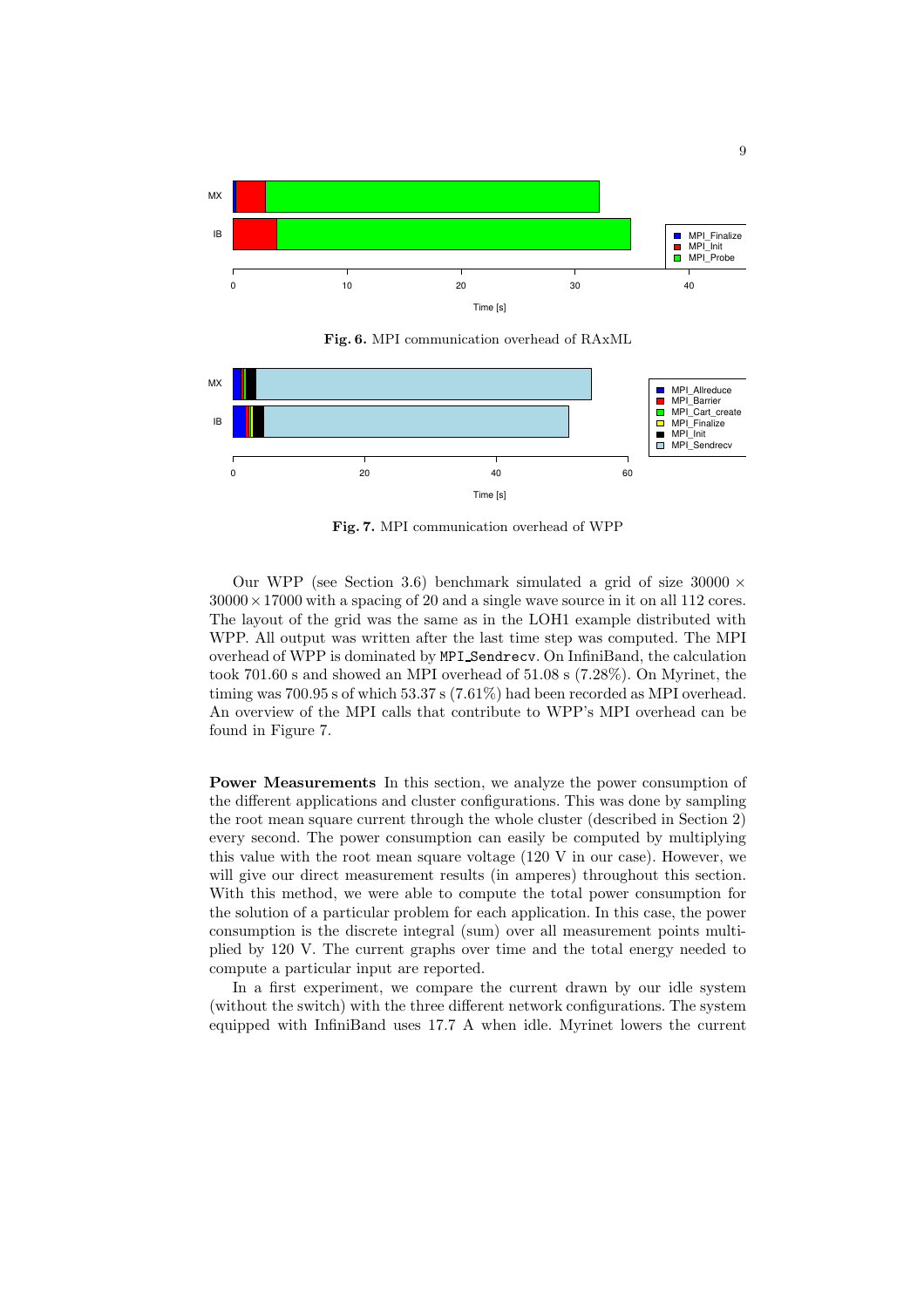consumption of the idle cluster to 16.9 A. Disconnecting all Ethernet cables from the on-board Gigabit Ethernet (GigE) cards lowers the current by 0.35 A. Since Myrinet as well as InfiniBand also offer IP connectivity it was clear that (additionally) using Gigabit Ethernet for the challenge would be a waste. By deciding to not use GigE at all we also saved the power that would have been consumed by the GigE switch. Furthermore, the current consumption of the switches was analyzed. The Cisco InfiniBand switch uses 0.48 A. The 7U Myrinet switch uses 0.75 A with the fan unit. However, removing the fan decreased the drawn current to 0.48 A. The Cisco Catalyst Gigabit Ethernet switch drew 0.6 A of current.

The current consumption of all switches was identical when idle and under full load. We also investigated the current consumption of four nodes under full communication load using a bidirectional stream of 8 MiB messages. Four InfiniBand nodes used 3.9 A when idle which increased to 5.0 A under full message load. Four Myrinet (copper) nodes used 3.77 A when idle and 4.95 A under full load with Open MPI using the OB1 PML. However, switching to the PML CM, which enabled tag matching in hardware, reduced the current by  $4\%$ to 4.75 A. This seems mostly due to the packet matching on the specialized NIC processor.

In the following, the power consumption of each application and input problem for the different networking technologies will be compared. Furthermore, we compute and compare the total energy consumption that is required to solve the particular real-world problem. For this we only compare two applications, WPP and RAxML. This is due to the fact that we were also interested in profiling the MPI overhead of the applications. Since GAMESS is faster when sockets are leveraged for communication and the POY runtimes varied too much even for identical input problems we omit results for those applications. Unfortunately, at the time we conducted our measurements we did not have enough experience with the parallel solvers of OpenFOAM to produce useful results.

The RAxML computation has different phases with different power consumption. This demonstrates that the CPU is used differently in those phases. One would assume that a higher power consumption means more efficient CPU usage. RAxML has a peak with more than 35 A in our measurement. The generation of the "tree of life" for the 50 species in our input file used 8.315 kWh in InfiniBand. Myrinet uses 8.015 kWh which is around 3.7% less than InfiniBand. RAxML only exhibits a small communication overhead, thus the energy consumption is only marginally influenced by the network.

The Wave Propagation Program uses between 29 A and 31 A and the power consumption varies highly during the application run. The computation of the seismic properties modelled in the (modified) LOH1 example shipped with WPP uses 6.807 kWh on InfiniBand. Myrinet lowers the energy consumption by 1.4% to 6.713 kWh.

Conclusions The first and most important conclusion is that networking microbenchmarks and simple metrics such as latency and bandwidth do not necessar-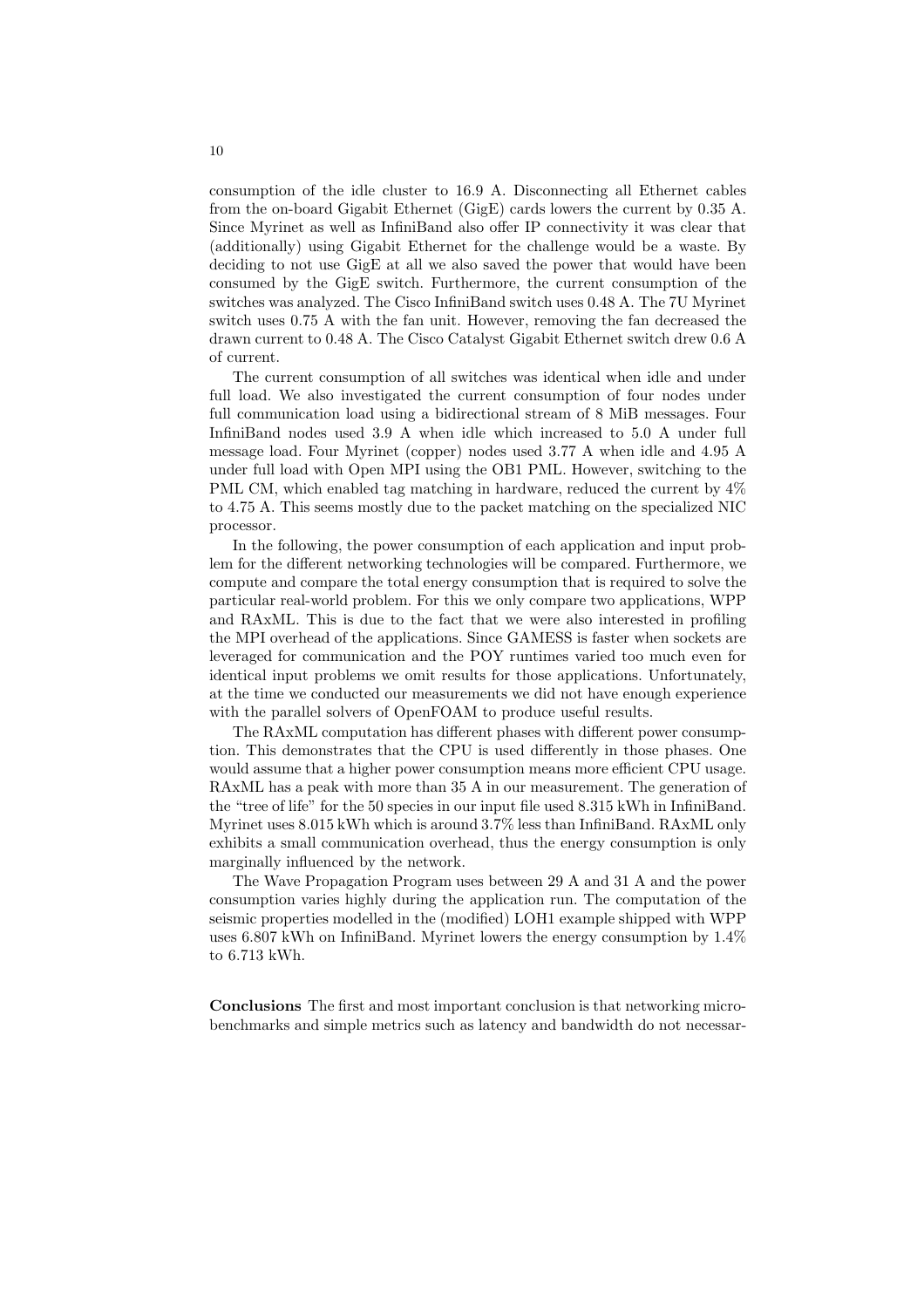

Fig. 8. Current consumption for WPP

Fig. 9. Current consumption for RAxML

ily reflect the performance of real-world applications—if we had decided which interconnection network to use for the challenge by solely relying on microbenchmarks, we clearly would have ended up with InfiniBand. Many other effects such as support for tag matching in hardware, memory registration or remote direct memory access influence the performance of real applications significantly. We demonstrated that even though micro-benchmarks predict that Myrinet should be slower than InfiniBand, Myrinet performs significantly better than InfiniBand for some examined applications. Power consumption is also an important parameter for high performance networks, especially for the Cluster Challenge where we were faced with a hard power limit. We, furthermore, demonstrated that the energy needed to compute a certain result can be decreased with a power-efficient interconnection network. We also show that the energy consumption of an idle system significantly depends on the networking equipment. Based on our findings we decided to work with Myrinet cards during the challenge, which proved to be a good decision in terms of performance as well as stability and ease of use.

#### 2.4 Hard Drive Suspends

In order to save additional energy, we decided to boot cluster nodes diskless and enable the local hard disks only when needed. Most hard drives feature a suspend mode where the disk stops spinning and the head is in a waiting position. That behavior can be triggered using the hdparm utility supplied with most Linux distributions.

We created a custom initrd boot image which contained the Myrinet kernel drivers and userspace stack. The initrd images were deployed onto USB flash drives. During the boot process, the head node's root file system is mounted via NFS. This procedure enabled us to completely discard the Ethernet while still being able to benefit from diskless booting. We used 13 USB flash drives of 2 GB size, one for each compute node. Measurements showed that the flash drives consume less than 0.2 A for the whole cluster when not used after the boot procedure.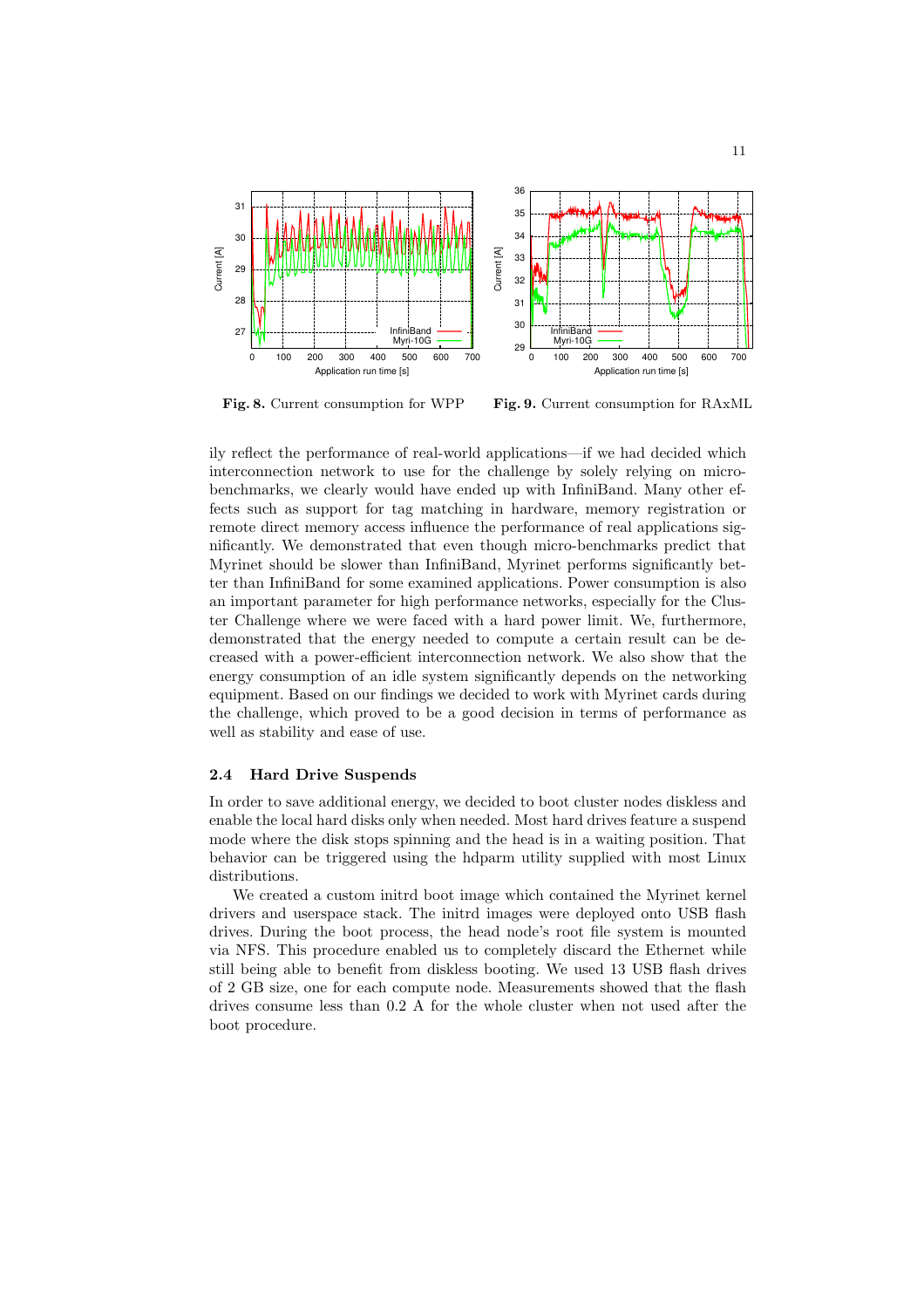This setup allowed us to choose between a completely diskless mode of operation and a mode with plenty of scratch disk space on a per-job basis which saved 1 A when all hard disks are suspended. Further research could determine if there are performance issues in communication intensive applications related to Open MPI writing files to the /tmp directory. We did not encounter any significant decrease of communication performance with the applications used in the competition, though.

#### 2.5 Job Scheduling

The main strategy for the challenge was to maintain a constantly high level of workload to make sure there is no unused CPU time. We also tried to reduce communication overhead. This involves a couple of strategies such as avoiding job oversubscription, i.e. allocating a core for multiple jobs, and reducing the ratio of nodes to threads, i.e. bundle threads of one job on the fewest nodes possible. Another point taken into consideration was the scalability of the applications; in spite of low speedup it was necessary to increase the number of cores allocated to a particular job to ensure that the job terminates within the time limit. Based on the scheduling strategy of the previous years winning team [27], we developed a new strategy that takes into consideration constraints like time limit, points per job, power consumption, etc. We created an abstract mathematical model based on a 0-1 knapsack problem to solve the problem of getting as many points as possible in the given time. Our MATLAB script uses the solver for the constrained binary integer programming problem

$$
\max_{x_i \in \{0,1\}} \sum_{i=1}^n p_i x_i , \qquad A \cdot x \le b \, .
$$

Each given job  $x_i$  is associated with its score points  $p_i$ . The constraints A consist of CPU time and energy for each job and b holds the challenge constraints, the first component being the overall time for the challenge, the second being the maximum energy  $E_{max} = U \int_{t_s}^{t_e} I(t) dt$  being provided to the participating teams for the duration of the challenge  $(t_s)$  being the start time of the challenge,  $t_e$  the end time, I being  $I_1 + I_2$  according to section 2.1) and U representing the nominal system voltage e.g., 120 V for the US. For the example

$$
p = \begin{bmatrix} 2 \\ 6 \\ 3 \end{bmatrix}, \quad A = \begin{bmatrix} 5 \text{ h} & 10 \text{ h} & 5 \text{ h} \\ 6 \text{ kWh } 18 \text{ kWh } 7 \text{ kWh} \end{bmatrix}, \quad b = \begin{bmatrix} 12 \text{ h} \\ 15 \text{ kWh} \end{bmatrix}
$$

the solution computes to  $x = [1, 0, 1]^T$  because the 18 kWh of the second job exceeds the limit of 15 kWh and only the first and third job would be started. By calculating the estimated CPU-time-per-point rate for each job, the result can be converted into two different priority lists: one list for runnable jobs and one for not-runnable, reserve jobs. Those lists are the initial solution for a modified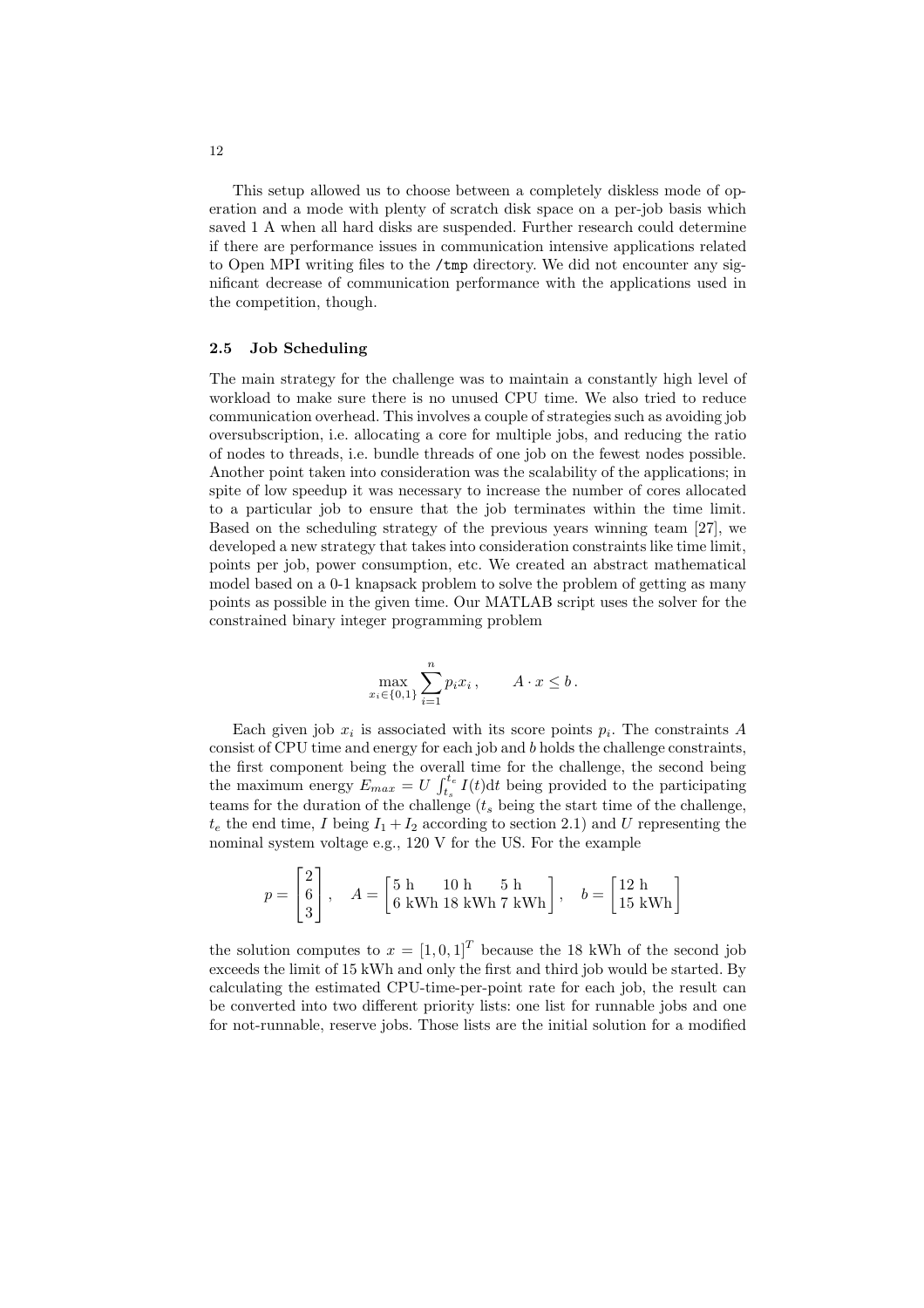version of the hill-climbing algorithm for oversubscribed scheduling [28]. The algorithm uses the current state and configuration of the cluster and the challenge limitations to find the next job.

Although suitable for the work loads encountered in the challenge, the model has some limitations. Each job's power consumption is represented by a constant, taking into account the average power consumption during its run time. As mentioned in Section 2.3, applications' power consumption changes with time. Further, single jobs are—under certain circumstances—allowed to exceed power limitations, especially when occupying the whole cluster. Although this could be filtered by the hill climbing algorithm, we did not implement a check, as those conditions are rare and trivial to recognize.

Unfortunately—as opposed to the teams in the 2007 challenge—we did not receive a list of score point values for the jobs at the SC08 Cluster Challenge, so this strategy was not viable. The new strategy for the beginning, after an analysis of the given jobs, was to split the cluster into one bundle of 8 nodes for larger jobs that can't run on one node, and another bundle for single node jobs. Once we reached a point in the competition where no more jobs would terminate before the deadline, we scheduled jobs that write intermediate data so that we could get partial points.

# 3 Application Optimization

The SC Cluster Challenge Committee chose HPC applications from different fields of scientific computing. GAMESS is used to simulate processes in molecular chemistry, OpenFOAM simulates different physical phenomena including fluid dynamics, combustion and electrostatics, but is also able to simulate financial flows, and WPP implements algorithms to predict wave propagation in earth quakes. RAxML and POY both originate in the field of biogenetic simulation, utilizing phylogenetic trees to provide insight into evolutionary processes.

Since all applications have been published under open source licenses, we were able to begin deployment and source code analysis on the clusters at ZIH as soon as the names of the applications were announced. We started with simple profiling utilizing gprof in order to obtain a basic overview about the time spent in different functions. VampirTrace and Vampir [29] allowed a better understanding of communication patterns and were utilized together with PAPI counters to find regions of code with potential for architecture specific code optimization.

## 3.1 HPCC

The High Performance Computing Challenge benchmark [3] is one of the worldwide accepted benchmarks for comparison of HPC systems. Seven micro-benchmarks are included in the test suite, which partially split up into parallel, embarrassingly parallel and single measurement kernels. The micro-benchmarks are HPL [12], DGEMM, STREAM [11], PTRANS, RandomAccess, FFT and bandwidth/latency for the network.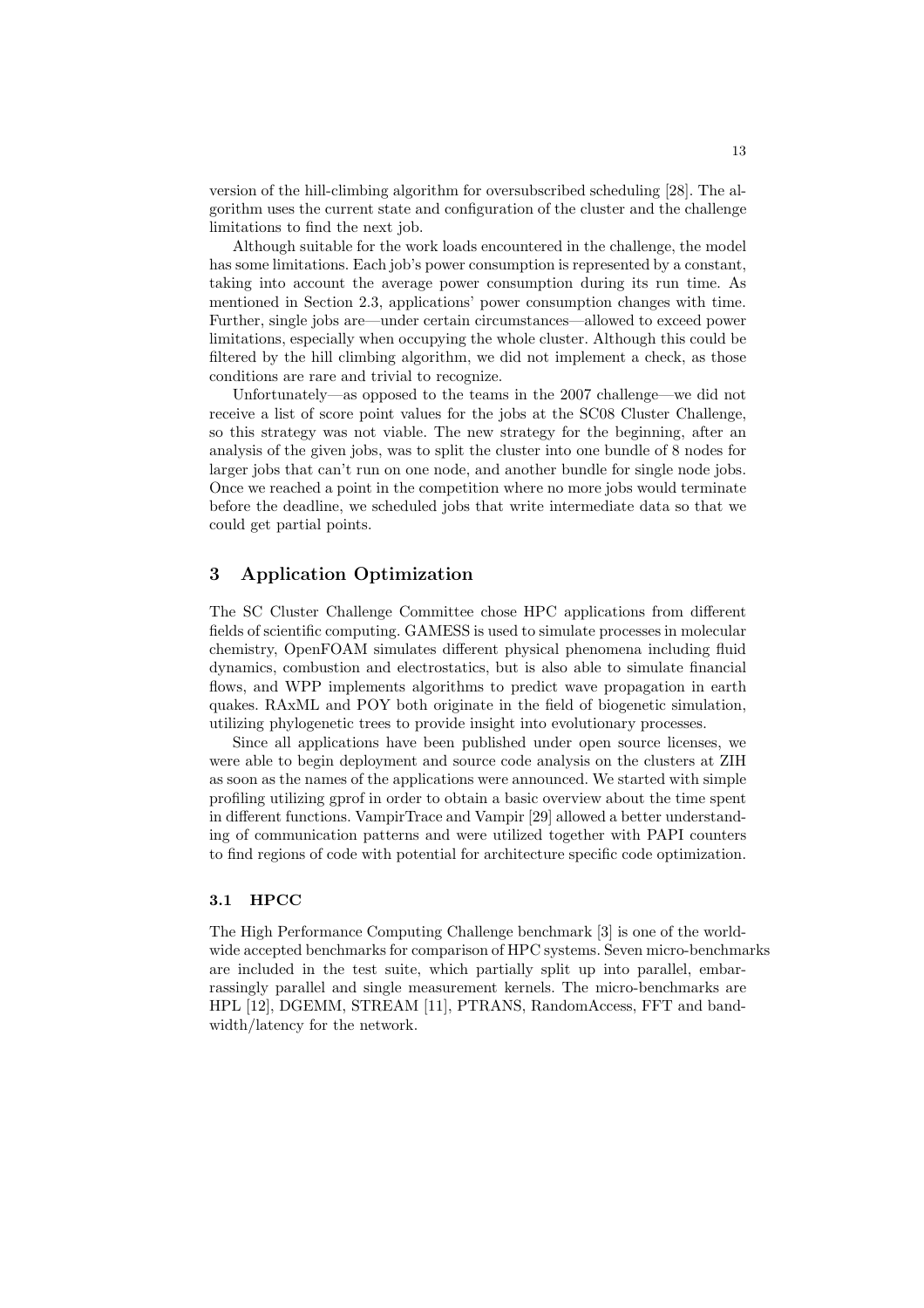Analysis The rules for HPCC runs are strict: modification of source code is not allowed in the base run and only a few changes in some files are permitted for the optimized run. With respect to this, VampirTrace was only used to get an overview of the fraction of communication in the different kernels.

Optimization The task of optimization consists of three distinct parts: Finding the best compiler and compiler flags, using the fastest libraries on the specific machine and building an input file to maximize performance based on machine specifications and time limit. We compared different compiler suites, namely the Intel Compiler Suite Professional Edition for Linux (version 10.1), the GNU Compiler Collection (version 4.3) and Portland Group's PGI Compiler Suite (version 7.2-5). The Intel compilers showed the best performance in our tests. In the field of linear algebra the Intel Math Kernel Library (version 10.1) was a few percent slower than GotoBLAS (version 1.26).

Listing 1.1 shows the compiler flags we used to compile HPCC. To maximize memory bandwidth for the STREAM benchmark, the flags shown in Listing 1.2 were added.

Our efforts to optimize HPCC's FFT micro-benchmark showed that it is possible to achieve a 60 % runtime improvement for the FFT kernel by linking against a third party FFT library. This kernel calculates a double-precision complex one-dimensional DFT. There are extensive performance comparisons based on similar hardware [30] for different FFT libraries available. Unfortunately, the interface of the FFTW 3.2 library is incompatible to the HPCC benchmark, so we used the FFT routines of the Intel MKL. We had to apply minor changes to the MKL interface to link the benchmark against FFTW.

Work on finding a good combination of input parameters was done by Stewart et al. [31], so we had a starting point for individual tuning. We used the parameters from Listing 1.3 for the run that was scored at the start of the challenge.

#### Listing 1.1. HPCC compiler flags

 $-$  DUSING\_FFTW  $-$  DRA\_SANDIA\_OPT2 - DHPCC\_MEMALLCTR -xS - axS -03 \  $-$ fno-alias -ansi-alias -no-prec-div -no-prec-sqrt -restrict \ -fomit-frame-pointer -funroll-loops -ip -Zp16 -malign-double

Listing 1.2. Additional STREAM compiler flags STREAMCCFLAGS = -fno - alias -opt - streaming - stores always

Listing 1.3. Relevant lines from the hpccinf.txt we used

| 112640 | Νs  |                                                                                     |
|--------|-----|-------------------------------------------------------------------------------------|
| 220    | NBs |                                                                                     |
| 8      | Ps  |                                                                                     |
| 8      | Ωs  |                                                                                     |
| 0      |     | RFACTs (0=left, 1=Crout, 2=Right)                                                   |
| 0      |     | BCASTs $(0=1 \text{rg}, 1=1 \text{rM}, 2=2 \text{rg}, 3=2 \text{rM}, 4=Lng, 5=LnM)$ |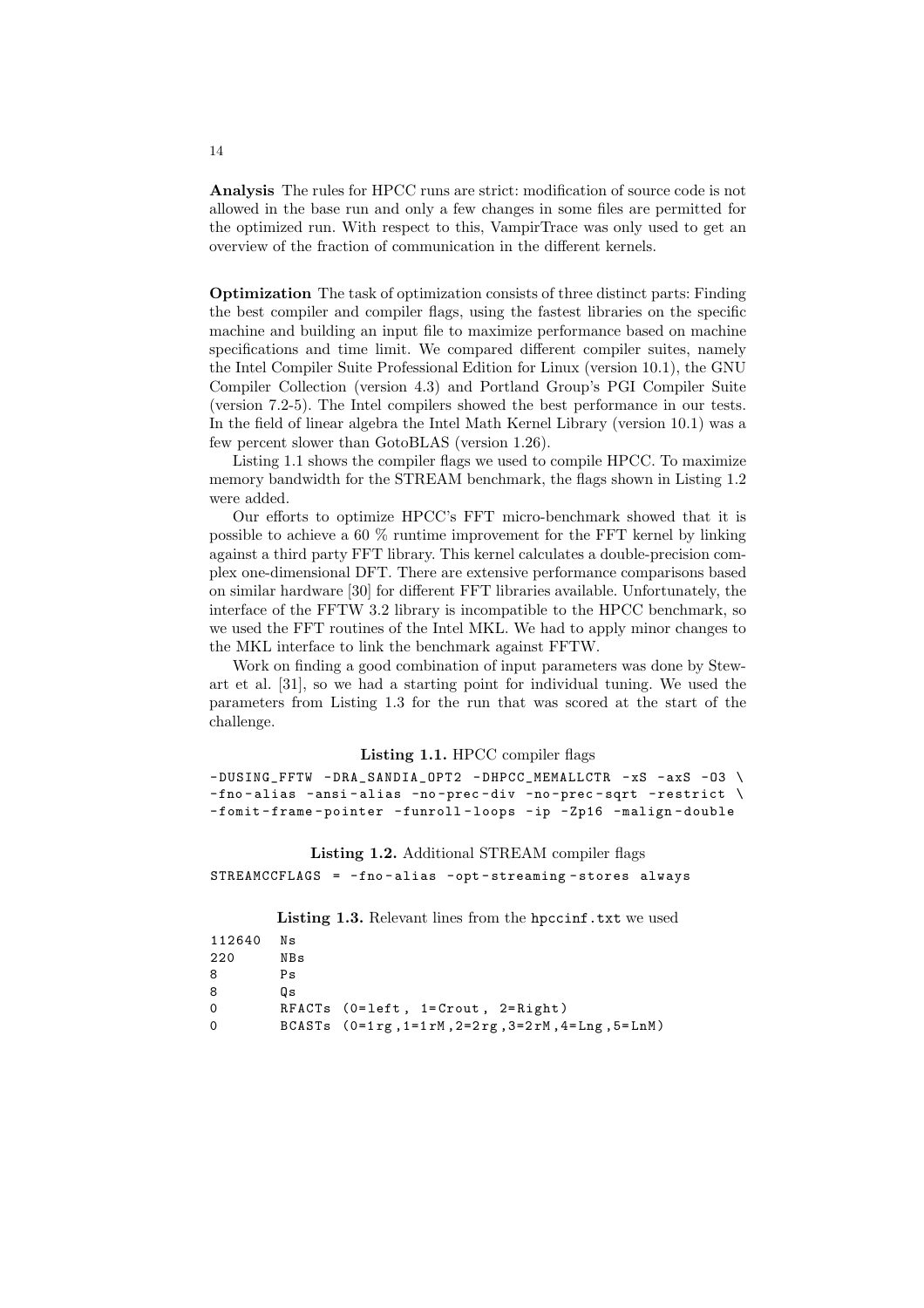```
0 DEPTHs (>=0)96 swapping threshold
16 memory alignment in double (> 0)
```
For the HPCC run completed at the challenge, eight nodes (64 cores) were used. Our optimization, i.e. compiler flags, libraries and input parameters, yielded significant performance gain in comparison to the first test runs as shown in Table 3.

| Benchmark        | Value (challenge run) Performance gain      |                |
|------------------|---------------------------------------------|----------------|
| HPL              | $526.3 \text{ Gflop/s}$                     | $\approx 6\%$  |
| <b>MPIFFT</b>    | 15.581 $Gflop/s$                            | $\approx 60\%$ |
| StarSTREAM Triad | $\overline{1.030176}$ GiB/s                 | $\approx 45\%$ |
|                  | $MPIR and \non A \nceess$ 0.129382439 GUP/s | $\approx 20\%$ |

Table 3. HPCC micro-benchmark results in comparison to initial results

## 3.2 General Atomic and Molecular Electronic Structure System (GAMESS)

The application is a general ab initio quantum chemistry package. GAMESS-US [32] (hereafter referred to as GAMESS) is able to compute a wide range of self-consistent field molecular wave functions. Nuclear gradients can be used for automatic geometry optimization, transition state searches, or reaction path following. Many other computations are available, including calculation of analytic energy gradients, energy hessians, third order Douglas-Kroll scalar corrections, and various spin-orbit coupling options. The main parts of  $GAMES - I/O$ management and calculation – are written in FORTRAN77. The parallelization of GAMESS started in 1991 with the use of the TCGMSG [33] library. The TCGMSG library was replaced by the Distributed Data Interface (DDI) [34], which sets a layer between the computation and communication to have a fixed interface for the chemistry algorithms and an exchangeable communication library. Supported communication libraries are sockets, MPI, SHMEM, LAPI and ARMCI.

Analysis Profiling and tracing with gprof and VampirTrace showed GAMESS having no real hot spots in code. We compared four different types of communication, in detail sockets, mixed mode (sockets for intranode, MPI for internode communication), MPI and ARMCI, which were usable for our system configuration. For shared memory systems GAMESS forks the number of compute processes specified in the run command. When using distributed memory systems like HPC clusters, GAMESS creates one additional data server for each compute process. When executing internode test runs, the MPI or mixed mode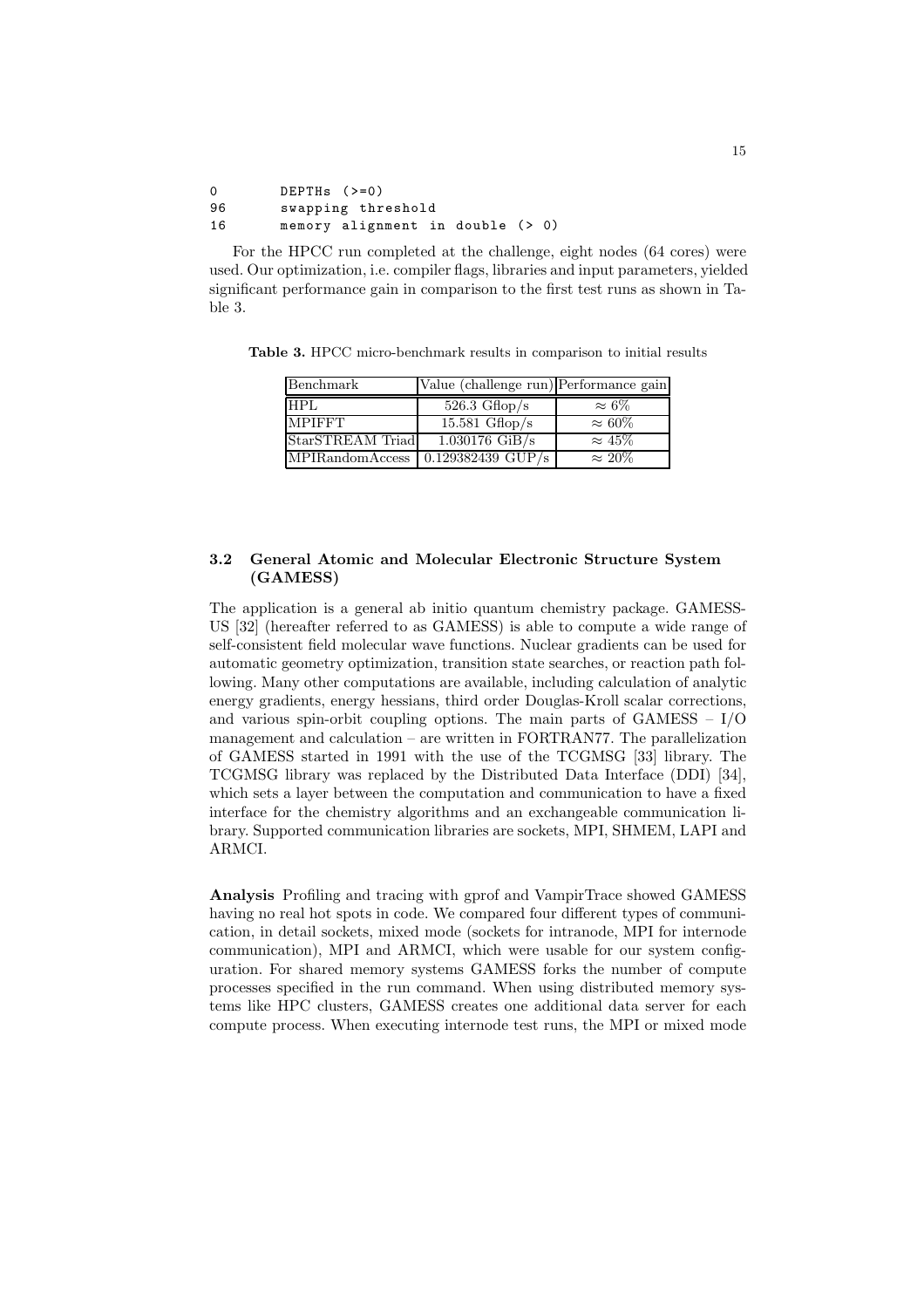version was twice as slow as the sockets version of GAMESS, because the data servers are in a sleep mode for the sockets version and only work when needed while the data servers for MPI are constantly spinning for requests. If there is one compute process on each core, in MPI mode, the additional data server oversubscribes the node and decreases performance. One solution for this problem is to use only half the cores for computation, but that would waste CPU time. ARMCI [35], which simulates a shared memory system, was as slow as the MPI version.

Another difficult aspect of running GAMESS are temporary files, which are written by each compute process and can grow up to several GiB in size. The presentation by B.J. Lynch [36] includes an example GAMESS run showing the utilization of a local hard drive being 40% faster than an NFS mounted directory.

Optimization Most modifications of source code to gain performance result in erroneous runs with incorrect output. The check routine reports variations in the results for the test cases delivered with GAMESS. Therefore source modifications were discarded. With regard to temporary files, we could not use RAM disks on the nodes since the cluster had not been equipped with sufficient memory to both allocate memory for GAMESS and create scratch filesystem on a RAM disk. The workaround was to use suspended local disks as described in Section 2.4.

Application tuning with compiler flags was done under the premise of all examples provided by GAMESS passing the built-in correctness check. As a first attempt the source code was compiled with aggressive compiler flags for the Intel Fortran Compiler

#### -xS -axS -O3 -fno - exceptions -fno - instrument - functions - funroll - loops -ip

producing incorrect computation results. To eliminate numerical inaccuracies, several objects must be generated applying -O2 instead of -O3. Additionally, the use of -fp-model precise was necessary for a limited set of source files, e.g. eigen.src. This optimization brought us a performance gain of approximately 5%–15%. This depends on the input data and thereby on the type of calculation, with its specific functions. For example the zeolite dataset, one of the last years input data, was 9% faster with optimization.

#### 3.3 Open Field Operation and Manipulation (OpenFOAM)

OpenFOAM [37] takes a very general approach to solving various problems that can be described using partial differential equations. OpenFOAM itself defines a framework that helps scientists to implement problem specific solvers. Developers made extensive usage of object-oriented features of the C++ language, e.g., inheritance, polymorphism, and class templates.

Analysis Since automatic instrumentation done by the compiler cannot be used to trace code inside shared libraries with VampirTrace [38], we had to write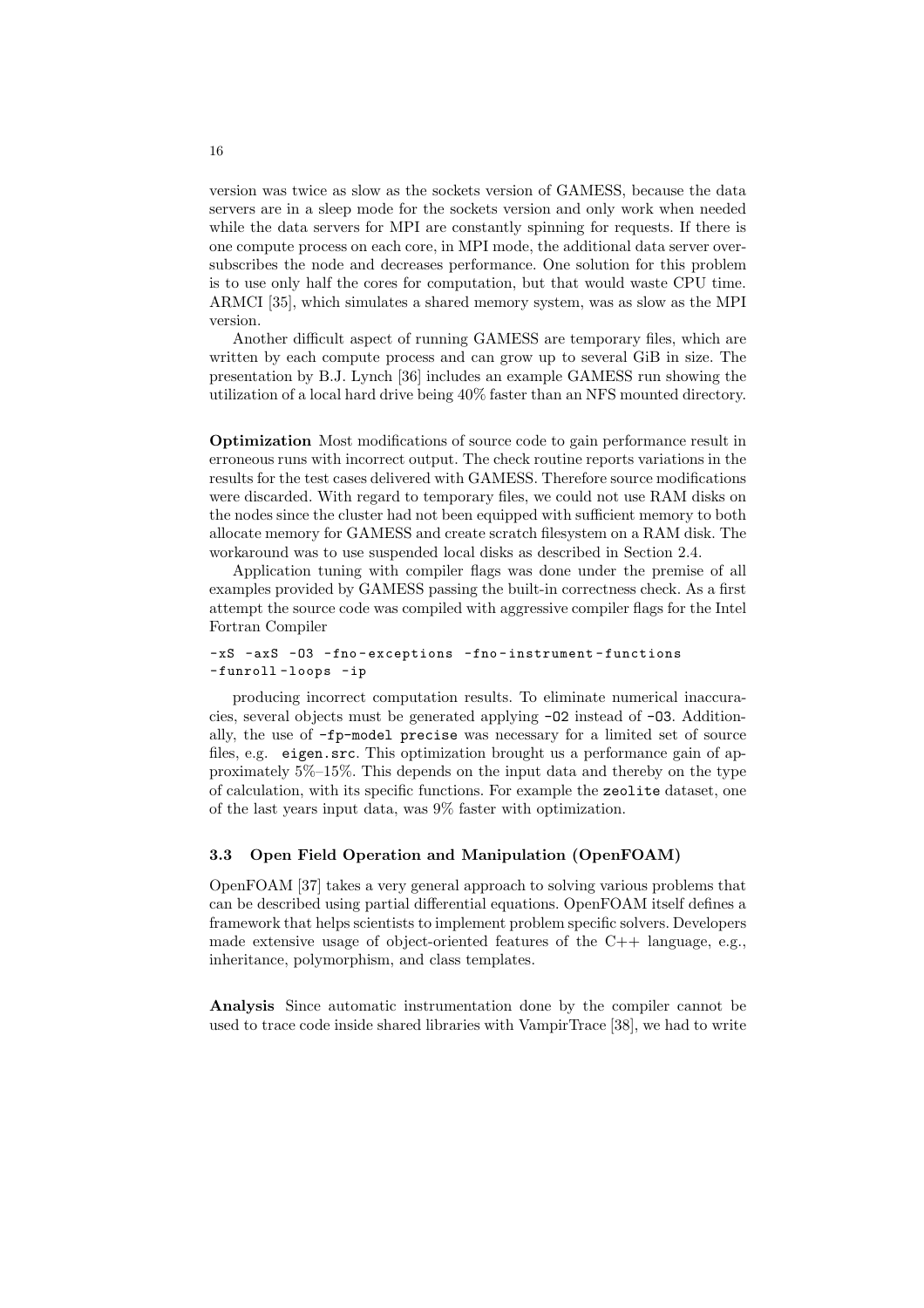extensive additions to the supplied build system. Trace size proved to be another problem caused by millions of function calls, filling the memory segments and ruining the trace with interrupts caused by frequent flushes. A combination of filters applied at runtime and short trace runs enabled us to make significant statements on communication patterns and hot spots, but it also degraded the quality of those statements.



Fig. 10. OpenFOAM performance results, damBreakFine case, 1 core

**Optimization** We had to modify<sup>3</sup> the source code to compile with Intel's  $C++$ Compiler which is known to optimize numerical code very well [39] on x86 systems. Although exceptions can rarely be found in the OpenFOAM source code, we suspected some potential for optimizations in eliminating them. The resulting code<sup>4</sup> compiles with icpc's -fno-exceptions flag and crashes in case of an internal error that would otherwise have been caught and processed. We encountered this neither in our preparation tests nor during the challenge. Figure 10 shows that these modifications caused a significant decrease in run time, providing us with a significant advantage over the other teams, while automatic compiler optimizations like Interprocedural Optimization which are designed to optimize this sort of code [40] had no notable effect on OpenFOAM's runtime performance.

 $3$  http://wwwpub.tu-dresden.de/~jmuelle/of\_icc.patch.bz2

 $^4$ http://wwwpub.tu-dresden.de/~jmuelle/of\_no-exceptions.patch.bz2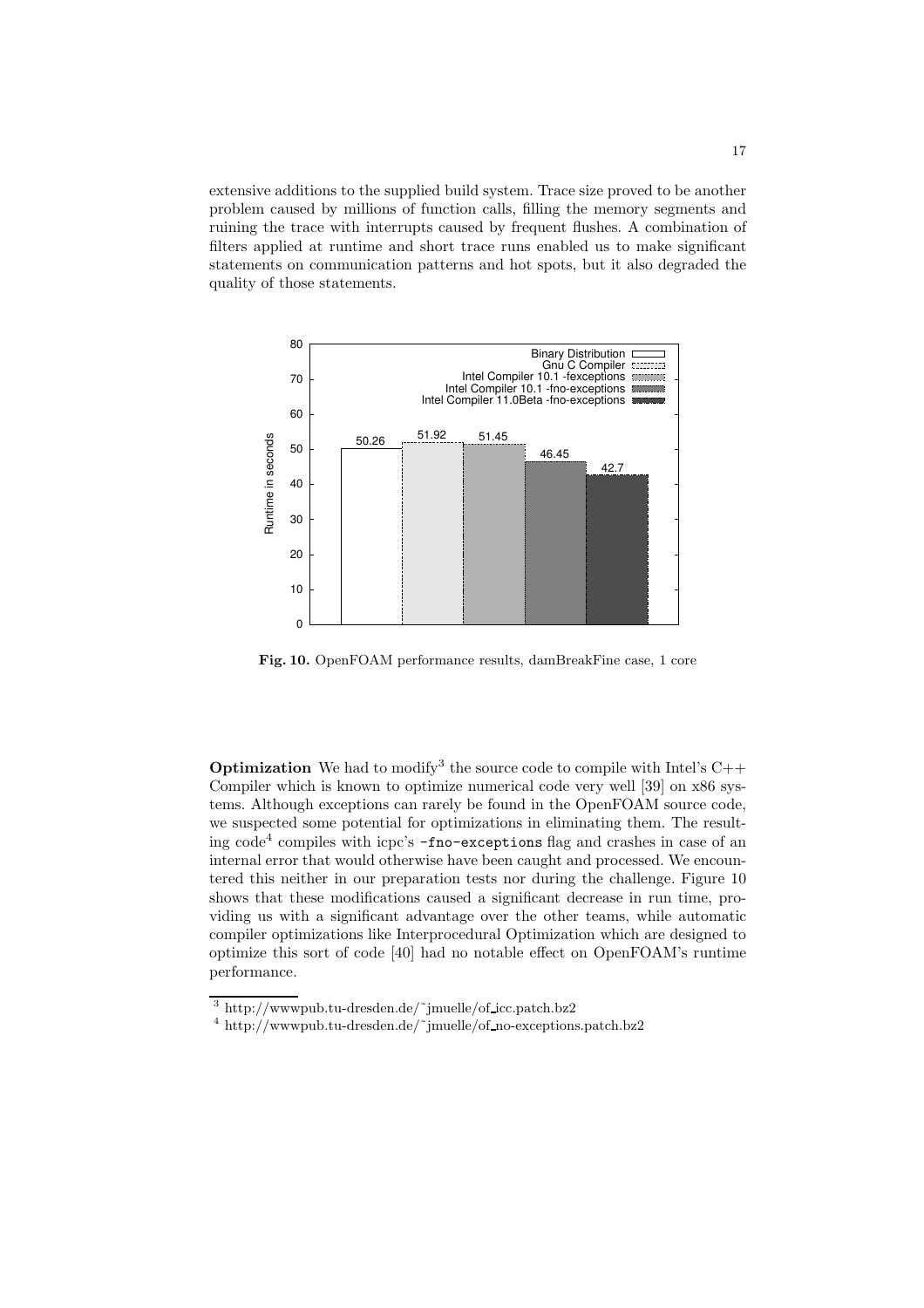#### 3.4 Phylogenetic Analysis of DNA and other Data using Dynamic Homology (POY)

POY [41] is a phylogenetic analysis program for molecular and morphological sequences used to study evolutionary relations among species or populations of organisms by building a "relationship tree" that shows their probable evolution. POY implements the concept of dynamic homology allowing optimization of unaligned sequences and supports algorithms like multiple random addition sequence, swapping, tree fusing, tree drifting and ratcheting. It also allows the analysis of entire chromosomes and genomes, taking into account large-scale genomic events (translocations, inversions and duplications).

Analysis POY is written in Objective Caml (OCaml) and C. OCaml is a multiparadigm programming language supporting functional, imperative and objectoriented programming. Profiling the execution of a non interactive analysis with gprof provided not much insight for eventual optimization approaches. Aside from two functions belonging to garbage collection no particular function accumulated more than 5% of the run time.

Fully analyzing our test runs with VampirTrace and Vampir would have required instrumenting not only POY itself but also OCaml. On the other hand, for evaluating just POY's communication structure it was sufficient to use VampirTrace's automatic instrumentation capabilities only on POY. Admittedly the structure of POY's MPI communication appeared too complex to optimize it with the time and effort we could devote to it.

Using a sophisticated programming language like OCaml may facilitate development of scientific applications. Then again, it makes performance analysis and optimization very aggravating for people not versed in its peculiarities. Regarding POY we found it difficult to evaluate its overall performance, so we decided not to spend additional time on optimization attempts.

## 3.5 Randomized Accelerated Maximum Likelihood (RAxML)

RAxML [42] is a phylogenetic analysis software which calculates a tree of life of some organisms using their gene sequences. As its name implies, RAxML uses randomized search heuristics. There are three different versions of RAxML:

- Single-threaded without parallelization
- Parallelized using POSIX Threads for shared memory systems
- MPI parallelized for distributed memory systems

Since the MPI version is parallelized in such a way that each rank computes a different phylogenetic tree we could not use this variant for Cluster Challenge, where we had to compute only one tree for each dataset. Therefore we used the RAxML version which leverages POSIX Threads to do a fine grained parallel tree inference.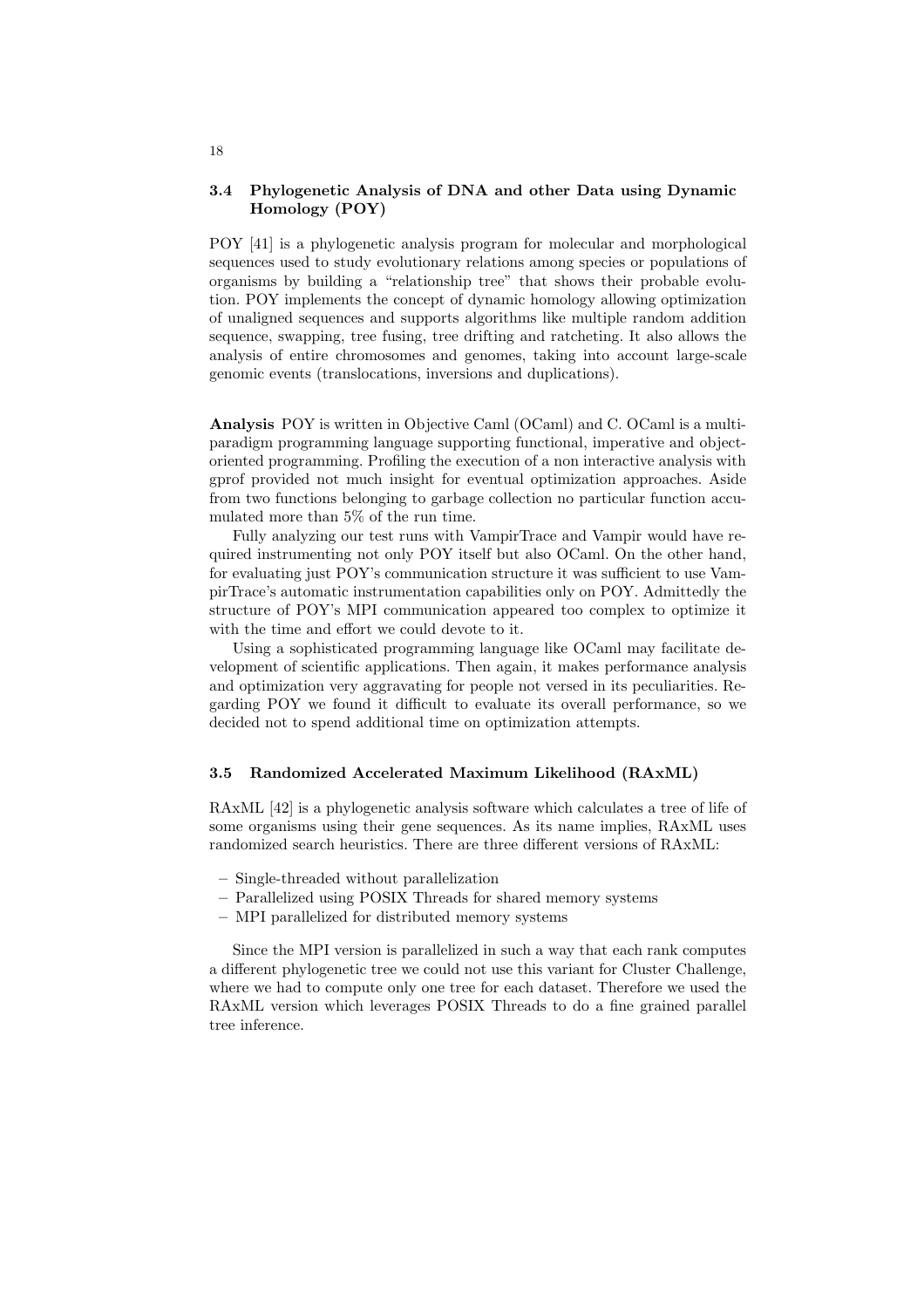Analysis Profiling RAxML using gprof instantly revealed that a special set of functions whose names begin with newview, e.g. newviewGTRGAMMA and

newviewGTRCAT consume about 70% of a typical job's runtime. Further analysis with Vampir showed that most of the algorithms distribute their workload over several threads efficiently. It is worth noting that the MPI master thread is idle most of the time, its main purpose being distributing work and writing results. Thus, there is a note in RAxML's manual that the program should be executed with one more MPI process than physical CPUs (cores) available. This communication structure may cause delays for worker threads, at the beginning of a program run.

Altough several MPI Send calls could have been replaced by MPI Broadcast we decided not to change the communication structure because, with growing input data size (sequence length), the computing time increases rapidly while communication overhead does not. When considering the entire run time the impact of MPI communication becomes marginal.

Optimization Our attempts to tune the newview functions described above have not been successful. Reading PAPI hardware counters showed that the Intel Compiler was already making intense and efficient use of SSE instructions within these functions. For RAxML, customizing compiler flags to fit our architecture was the only optimization we applied for the binaries used during the challenge.

#### 3.6 Wave Propagation Program (WPP)

WPP is a comprehensive wave propagation simulation program. Simulating seismic waves caused by earthquakes or explosions (the main purpose of the software) is important for many scientific fields; for instance the search for oil, the construction of underground facilities, or the calculation of possible earthquake effects on a big city. One of the advantages of WPP compared to most other seismic simulation tools is the special treatment of complex geometries. Traditional finite element simulations in this field tend to be less accurate in case of a very complex simulation (not box shaped, not in the direction of the grid shape). WPP is able to utilize local mesh refinement to simulate local, high frequency waves in higher detail.

As one result of our work we can state that WPP is a highly-optimized tool which yields most of the computational power an x86 CPU can deliver. Nevertheless, it was possible to apply optimizations which significantly reduce run time.

Analysis A first analysis has shown that there are two major runtime consumers. First, functions from the external  $\text{Blitz++}$  library with a high call count and, second, one of the core functions of WPP, inner loop 5() with a low call count but long computational runtime. In a first Vampir analysis we learned that there is a initialization phase of basically the same runtime for each input file. A second phase is the actual calculation which consists of alternating blocks of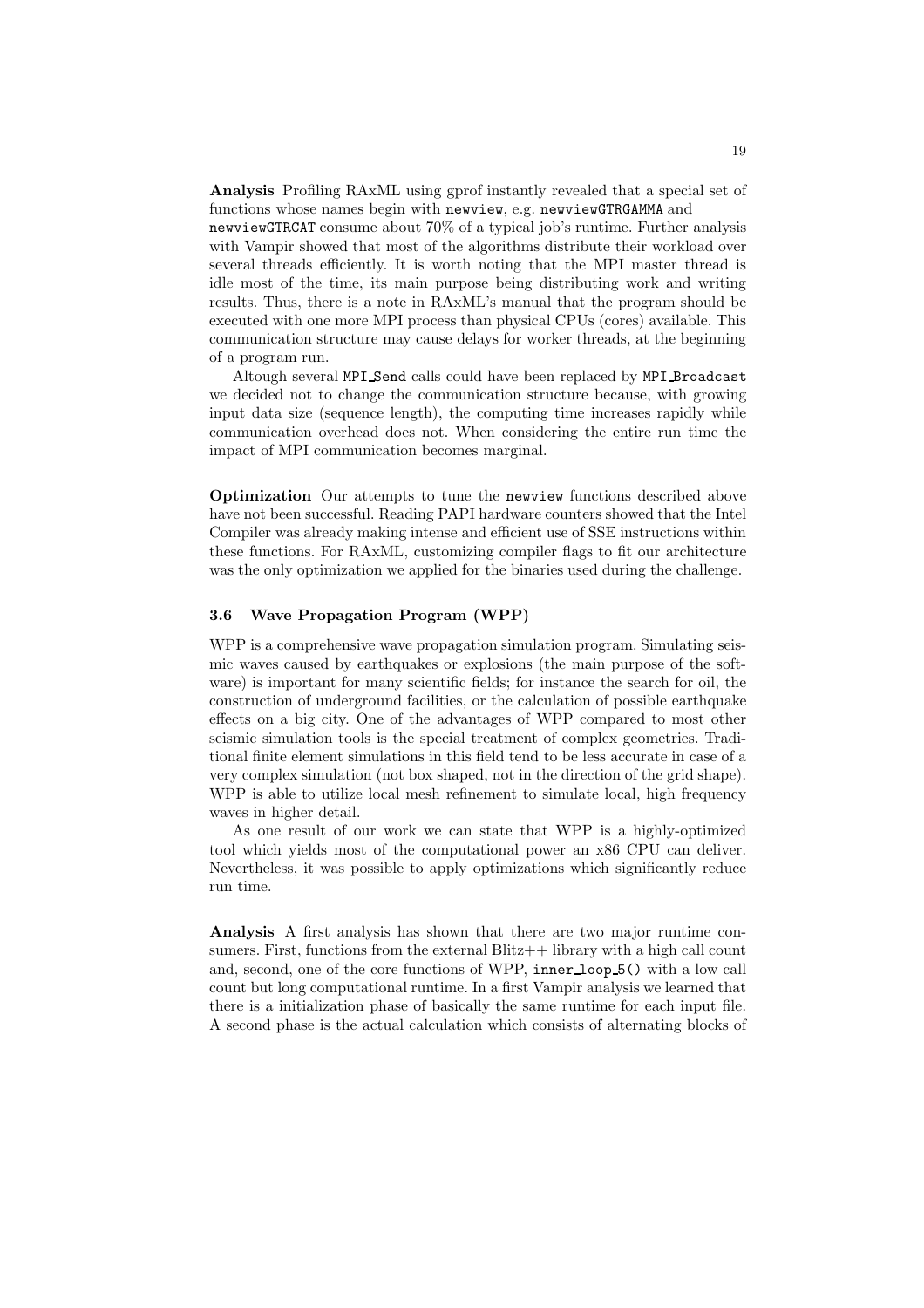$Blitz++$  functions and inner loop  $5()$ . Finally there is a short end phase with constant runtime. Hence, the two hotspots which could significantly influence runtime were analyzed more deeply. With use of PAPI counters we determined that inner loop 5() is already well-optimized with a low cache miss rate and a high operation per second count. By looking at the call graphs of the Blitz $++$ blocks we saw a relatively high number of thrown exceptions and a very high call count for some simple functions.

Optimization Because of the knowledge we gained from the analysis we decided to first optimize WPP via Intel's C/C++ Compiler and specially selected compiler flags. For compiling with icc it was necessary to fix some non-standard source code in sections of third party libraries. For best performance,  $Blitz++$ needed to be compiled without exception handling and with aggressive inlining options. This decreases the runtime of the WPP example case Layer.in by about 20%. The inner loop 5() function compiled with icc and aggressive loop unrolling decreased its runtime by about 20%.

### 4 Conclusions

In this paper we described our approach to tune a commercially available cluster system in order to minimize power usage and maximize time efficiency when running workloads from real world scientific applications. We modified both software and hardware to create a system that performed better than the competition.

The usage of state-of-the-art analysis tools like Vampir allowed us to visualize application behavior and to delve into the code where we saw potential performance gain. Although software supported analysis made it very easy to achieve results, the optimization itself still required hard work and creative ideas.

By being able to do all of this in advance of having access to the hardware we used in the challenge, we could concentrate on hardware optimization as soon as it was possible. As described in Sections 2.2, 2.3 and 2.4, we succeeded in stripping the system of anything we did not essentially need, for example the complete Gigabit Ethernet network, the Myrinet switch's fan and half of the system's RAM. Not only did we save power, in real world scenarios we also would have saved money we otherwise would have spent on hardware which we did not need and which also would have increased the system's total cost of ownership by consuming power to no avail. This shows that purchasers of a cluster system can benefit from carefully considering the requirements of their applications and order just what they need.

#### Acknowledgments

First of all we want to thank our sponsors Myricom and IBM. Without their generosity an event like Cluster Challenge could not be successful. We also want to thank ZIH (TU Dresden) and UITS (Indiana University) which offered some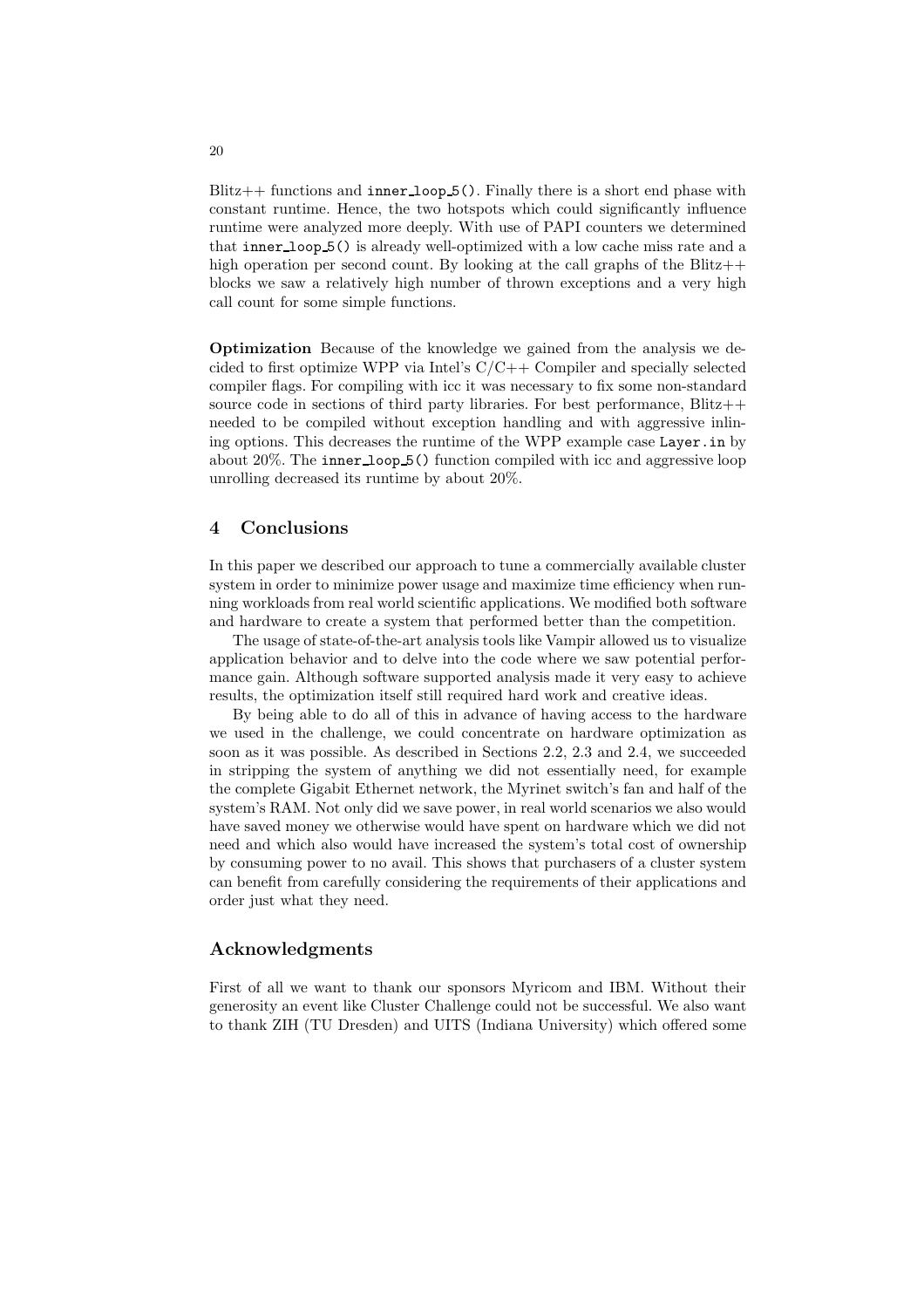of their own hardware so that we could work on clusters similar to our challenge system before the actual challenge. Thanks to Matt Link, Robert Henschel, Jeff Gronek, Richard Knepper, and Ray Sheppard for all their support during the challenge preparations. We also want to thank Jeremiah Willcock for helpful comments on the paper.

# References

- 1. Wu-chun Feng and Kirk Cameron, "The Green500 List: Encouraging Sustainable Supercomputing," *Computer*, vol. 40, no. 12, pp. 50–55, 2007.
- 2. Energy Information Administration, "October 2008 Mothly Energy Review (MER)," October 2008. http://www.eia.doe.gov/emeu/mer/pdf/mer.pdf.
- 3. P. R. Luszczek, D. H. Bailey, J. J. Dongarra, J. Kepner, R. F. Lucas, R. Rabenseifner, and D. Takahashi, "The HPC Challenge (HPCC) benchmark suite," in *SC '06: Proceedings of the 2006 ACM/IEEE conference on Supercomputing*, (New York, NY, USA), p. 213, ACM, 2006.
- 4. J. Chase, D. Anderson, P. Thakar, A. Vahdat, and R. Doyle, "Managing energy and server resources in hosting centers," in *Proceedings of the eighteenth ACM symposium on Operating systems principles*, pp. 103–116, ACM New York, NY, USA, 2001.
- 5. P. Bohrer, E. Elnozahy, T. Keller, M. Kistler, C. Lefurgy, C. McDowell, and R. Rajamony, "The case for power management in Web servers," *Power Aware Computing*, 2002.
- 6. Y. Shin, K. Choi, and T. Sakurai, "Power optimization of real-time embedded systems on variable speed processors," in *Proceedings of the 2000 IEEE/ACM international conference on Computer-aided design*, pp. 365–368, IEEE Press Piscataway, NJ, USA, 2000.
- 7. K. Farkas, J. Flinn, G. Back, D. Grunwald, and J. Anderson, "Quantifying the energy consumption of a pocket computer and a Java virtual machine," in *Proceedings of the 2000 ACM SIGMETRICS international conference on Measurement and modeling of computer systems*, pp. 252–263, ACM New York, NY, USA, 2000.
- 8. M. Weiser, B. Welch, A. Demers, and S. Shenker, "Scheduling for reduced CPU energy," *Kluwer International Series in Engineering and Computer Science*, pp. 449– 472, 1996.
- 9. A. Miyoshi, C. Lefurgy, E. Van Hensbergen, R. Rajamony, and R. Rajkumar, "Critical power slope: understanding the runtime effects of frequency scaling," in *Proceedings of the 16th international conference on Supercomputing*, pp. 35–44, ACM New York, NY, USA, 2002.
- 10. R. Gonzalez and M. Horowitz, "Energy dissipation in general purpose microprocessors," *IEEE Journal of Solid-State Circuits*, vol. 31, no. 9, pp. 1277–1284, 1996.
- 11. J. McCalpin, "Memory bandwidth and machine balance in current high performance computers," *IEEE Technical Committee on Computer Architecture Newsletter*, pp. 19–25, 1995.
- 12. J. Dongarra, "The LINPACK benchmark: An explanation," *Evaluating Supercomputers*, pp. 1–21.
- 13. D. Pase, "Performance of the IBM <sup>R</sup> 325 for scientific and technical applications,"
- 14. E. Rohou and M. Smith, "Dynamically managing processor temperature and power," in *2nd Workshop on Feedback Directed Optimization*, 1999.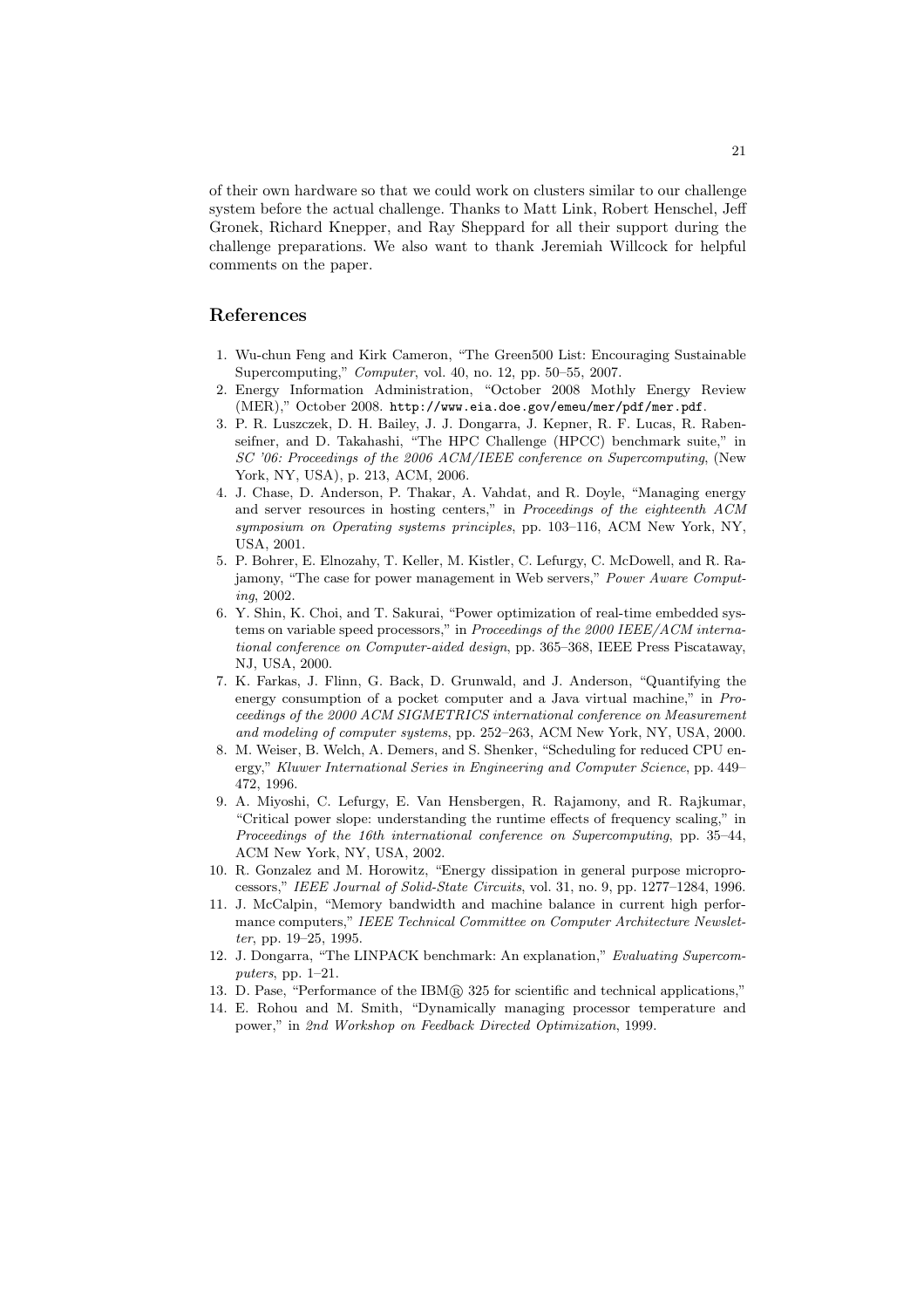- 15. The InfiniBand Trade Association, *Infiniband Architecture Specification Volume 1, Release 1.2*, 2004.
- 16. G. M. Shipman, T. S. Woodall, R. L. Graham, A. B. Maccabe, and P. G. Bridges, "InfiniBand Scalability in Open MPI," in *Proceedings of IEEE Parallel and Distributed Processing Symposium*, April 2006.
- 17. J. Liu, J. Wu, S. P. Kini, P. Wyckoff, and D. K. Panda, "High performance RDMA-based MPI implementation over InfiniBand," in *ICS '03: Proceedings of the 17th annual international conference on Supercomputing*, (New York, NY, USA), pp. 295–304, ACM, 2003.
- 18. MPI Forum, "MPI: A message-passing interface standard, version 2.1," September 4th 2008. www.mpi-forum.org.
- 19. N. J. Boden, D. Cohen, R. E. Felderman, A. E. Kulawik, C. L. Seitz, J. N. Seizovic, and W.-K. Su, "Myrinet: A gigabit-per-second Local Area Network," *IEEE Micro*, vol. 15, no. 1, pp. 29–36, 1995.
- 20. P. Geoffray and T. Hoefler, "Adaptive Routing Strategies for Modern High Performance Networks," in *16th Annual IEEE Symposium on High Performance Interconnects (HOTI 2008)*, pp. 165–172, IEEE Computer Society, Aug. 2008.
- 21. J. Liu, B. Chandrasekaran, W. Yu, J. Wu, D. Buntinas, S. Kini, D. K. Panda, and P. Wyckoff, "Microbenchmark performance comparison of high-speed cluster interconnects," *IEEE Micro*, vol. 24, pp. 42–51, January 2004.
- 22. J. Liu, B. Chandrasekaran, J. Wu, and W. Jiang, "Performance Comparison of MPI implementations over Infiniband, Myrinet and Quadrics," in *Proceedings of International Conference on Supercomputing*, 2003.
- 23. J. Hsieh, T. Leng, V. Mashayekhi, and R. Rooholamini, "Architectural and performance evaluation of GigaNet and Myrinet interconnects on clusters of smallscale SMP servers," in *Supercomputing '00: Proceedings of the 2000 ACM/IEEE conference on Supercomputing (CDROM)*, (Washington, DC, USA), p. 18, IEEE Computer Society, 2000.
- 24. S. Majumder and S. Rixner, "Comparing Ethernet and Myrinet for MPI communication," in *Proceedings of the 7th workshop on languages, compilers, and run-time support for scalable systems*, (New York, NY, USA), pp. 1–7, ACM, 2004.
- 25. M. Lobosco, V. S. Costa, and C. L. de Amorim, "Performance evaluation of Fast Ethernet, Giganet, and Myrinet on a cluster," in *ICCS '02: Proceedings of the International Conference on Computational Science-Part I*, (London, UK), pp. 296– 305, Springer-Verlag, 2002.
- 26. D. Turner, A. Oline, X. Chen, and T. Benjegerdes, "Integrating new capabilities into NetPIPE," in *Proceedings of the 10th European PVM/MPI Users' Group Meeting* (J. Dongarra, D. Laforenza, and S. Orlando, eds.), vol. 2840 of *Lecture Notes in Computer Science*, pp. 37–44, Springer, 2003.
- 27. R. Beck, A. Filion, P. Greidanus, G. Klok, C. Kuethe, P. Lu, C. Macdonell, A. Nisbet, and S. Portillo, "The Cluster Challenge: 6 Students, 26 Amps, 44 Hours," *Linux Clusters Institute*, 2008.
- 28. M. Roberts, A. Howe, and L. D. Whitley, "Modeling local search: A first step toward understanding hill-climbing search in oversubscribed scheduling," *International Conference on Automated Planning and Scheduling*, 2005.
- 29. H. Brunst, H.-C. Hoppe, W. E. Nagel, and M. Winkler, "Performance Optimization for Large Scale Computing: The Scalable VAMPIR Approach," in *ICCS '01: Proceedings of the International Conference on Computational Science*, pp. 751–760, Springer-Verlag, 2001.<br>30. "3.0 GHz Intel
- GHz Intel Core Duo, Intel compilers, 64-bit mode," 2008. www.fftw.org/speed/CoreDuo-3.0GHz-icc64.

22